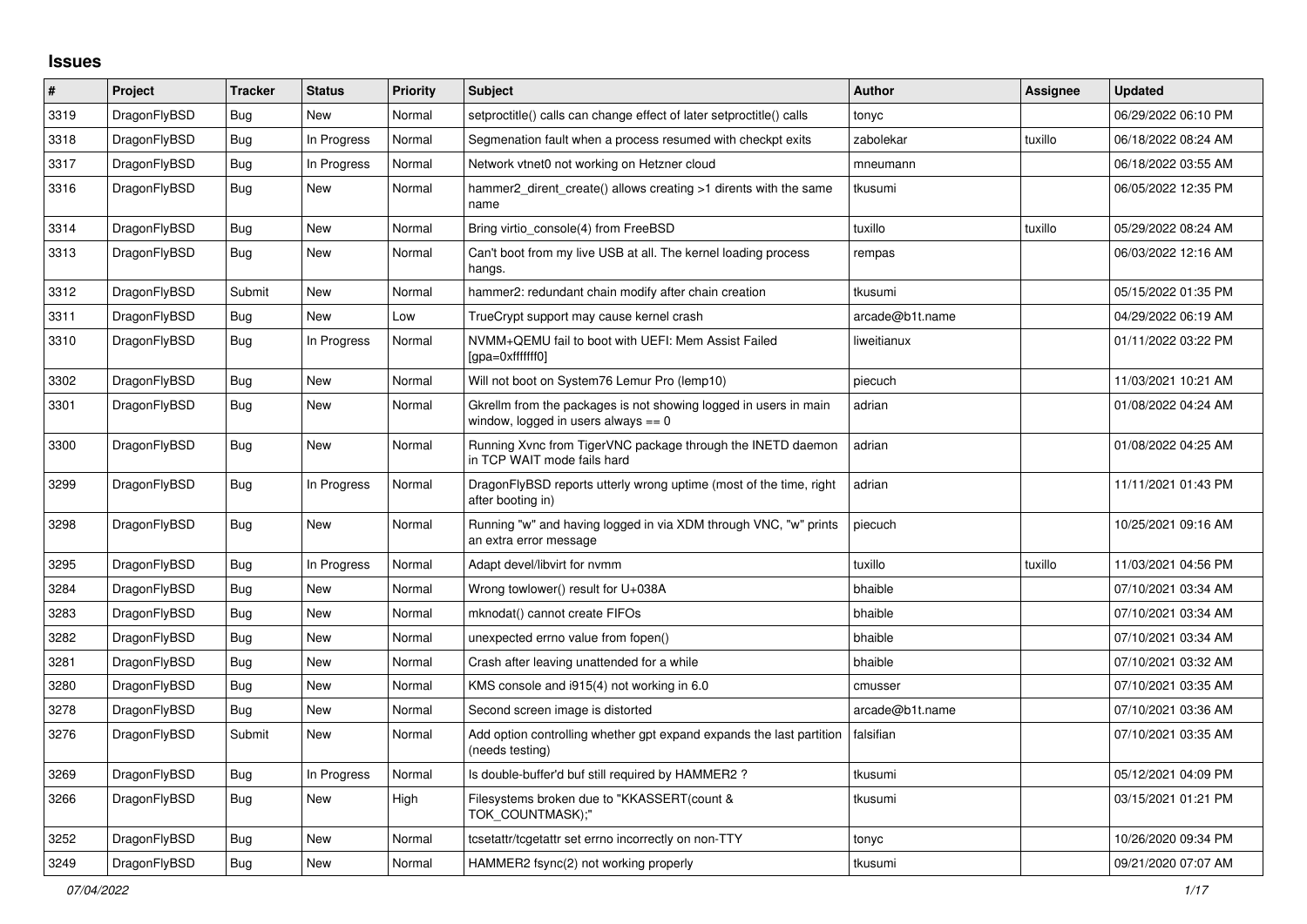| $\vert$ # | Project      | <b>Tracker</b> | <b>Status</b> | <b>Priority</b> | Subject                                                                                                                                                     | Author            | Assignee | <b>Updated</b>      |
|-----------|--------------|----------------|---------------|-----------------|-------------------------------------------------------------------------------------------------------------------------------------------------------------|-------------------|----------|---------------------|
| 3247      | DragonFlyBSD | <b>Bug</b>     | <b>New</b>    | Normal          | Kernel panic doing nothing much                                                                                                                             | phma              |          | 09/12/2020 11:40 PM |
| 3246      | DragonFlyBSD | Bug            | <b>New</b>    | Normal          | HAMMER2 unable to handle ENOSPC properly                                                                                                                    | tkusumi           |          | 09/04/2020 11:11 AM |
| 3245      | DragonFlyBSD | <b>Bug</b>     | <b>New</b>    | Normal          | panic: free: guard1x fail, i915 load from loader.conf                                                                                                       | polachok          |          | 08/21/2020 10:36 AM |
| 3243      | DragonFlyBSD | Bug            | New           | Normal          | SMART status not reported properly for SSD disks                                                                                                            | daftaupe          |          | 09/09/2020 11:03 PM |
| 3240      | DragonFlyBSD | Bug            | New           | High            | compile error because of openssl with /usr/dports/security/rhash for<br>mysql 8 install                                                                     | <b>UlasSAYGIN</b> |          | 06/04/2020 08:05 AM |
| 3239      | DragonFlyBSD | Bug            | New           | Normal          | unable to SIGKILL glitched emacs                                                                                                                            | piecuch           |          | 05/26/2020 03:30 AM |
| 3238      | DragonFlyBSD | <b>Bug</b>     | New           | Normal          | race conditions when printing from vkernel console                                                                                                          | piecuch           |          | 05/19/2020 02:50 PM |
| 3235      | DragonFlyBSD | Bug            | <b>New</b>    | Normal          | Kernel panic in devfs_vnops.c                                                                                                                               | mneumann          |          | 04/28/2020 07:00 AM |
| 3231      | DragonFlyBSD | Bug            | New           | Normal          | wifi drops on 5.8                                                                                                                                           | tse               |          | 04/06/2020 05:08 AM |
| 3228      | DragonFlyBSD | <b>Bug</b>     | <b>New</b>    | Low             | pfi kif unref: state refcount $\leq$ 0 in dmesg                                                                                                             | justin            |          | 03/05/2021 06:39 AM |
| 3227      | DragonFlyBSD | Submit         | New           | Normal          | Add HAMMER2 instructions in the installation medium README                                                                                                  | daftaupe          |          | 03/26/2020 03:34 PM |
| 3226      | DragonFlyBSD | <b>Bug</b>     | New           | Normal          | Xorg freezes in vm: thread stuck in "objtrm1"                                                                                                               | peeter            |          | 04/08/2020 02:10 AM |
| 3225      | DragonFlyBSD | Bug            | New           | Normal          | nfsd freeze when using qemu                                                                                                                                 | tse               |          | 03/17/2020 11:52 AM |
| 3224      | DragonFlyBSD | Bug            | <b>New</b>    | Normal          | Kernel panic when trying to ping6                                                                                                                           | zhtw              |          | 03/08/2020 08:55 AM |
| 3222      | DragonFlyBSD | <b>Bug</b>     | New           | Normal          | gcc - undefined reference to '__atomic_load' (missing libatomic?)                                                                                           | mneumann          |          | 02/08/2020 02:45 AM |
| 3219      | DragonFlyBSD | Bug            | <b>New</b>    | Normal          | x11/xorg port can not be build                                                                                                                              | UlasSAYGIN        |          | 03/31/2020 08:57 AM |
| 3218      | DragonFlyBSD | Bug            | <b>New</b>    | Normal          | Kernel panics are not sent to comconsole when booted over EFI                                                                                               | mqudsi            |          | 12/02/2019 08:52 PM |
| 3217      | DragonFlyBSD | <b>Bug</b>     | New           | Normal          | rescue tools: make install fails if rescue folder doesn't exist                                                                                             | t dfbsd           |          | 11/27/2019 08:16 PM |
| 3215      | DragonFlyBSD | <b>Bug</b>     | <b>New</b>    | Normal          | Hang in tcdrain(3) after write(3)                                                                                                                           | noloader          |          | 11/25/2019 03:08 PM |
| 3209      | DragonFlyBSD | <b>Bug</b>     | New           | Normal          | svc has some minor bugs                                                                                                                                     | arcade@b1t.name   |          | 10/24/2019 09:08 AM |
| 3208      | DragonFlyBSD | Bug            | <b>New</b>    | Normal          | Crash related to nfsd                                                                                                                                       | tse               |          | 06/11/2020 05:52 AM |
| 3206      | DragonFlyBSD | Submit         | New           | Normal          | update psm/kbd to FreeBSD 12.0 code                                                                                                                         | htse              |          | 10/05/2019 03:49 PM |
| 3205      | DragonFlyBSD | <b>Bug</b>     | Feedback      | High            | Go compiler net test failing                                                                                                                                | t dfbsd           | tuxillo  | 05/10/2021 02:45 AM |
| 3201      | DragonFlyBSD | Submit         | <b>New</b>    | Normal          | Fixes make search display                                                                                                                                   | htse              |          | 08/20/2021 04:02 PM |
| 3199      | DragonFlyBSD | <b>Bug</b>     | New           | Normal          | PFS label not found panic                                                                                                                                   | tse               |          | 08/21/2019 03:51 AM |
| 3197      | DragonFlyBSD | <b>Bug</b>     | New           | Normal          | DragonFly upgrades                                                                                                                                          | tse               |          | 04/18/2020 04:18 PM |
| 3196      | DragonFlyBSD | <b>Bug</b>     | New           | Normal          | test issue after redmine upgrade (2)                                                                                                                        | tuxillo           |          | 07/05/2019 04:33 AM |
| 3194      | DragonFlyBSD | <b>Bug</b>     | New           | High            | Hammer kernel crash on mirror-stream of PFS after upgrade<br>(assertion "cursor->flags &<br>HAMMER_CURSOR_ITERATE_CHECK" failed in<br>hammer_btree_iterate) | Anonymous         |          | 06/29/2019 01:32 PM |
| 3189      | DragonFlyBSD | Bug            | New           | Normal          | Allow DragonFly Mail Agent to accept an alternate config via<br>command line switch                                                                         | iang              |          | 08/16/2021 12:42 AM |
| 3184      | DragonFlyBSD | Bug            | New           | Normal          | tsleep(9) return value when PCATCH specified                                                                                                                | tkusumi           |          | 04/03/2019 06:49 AM |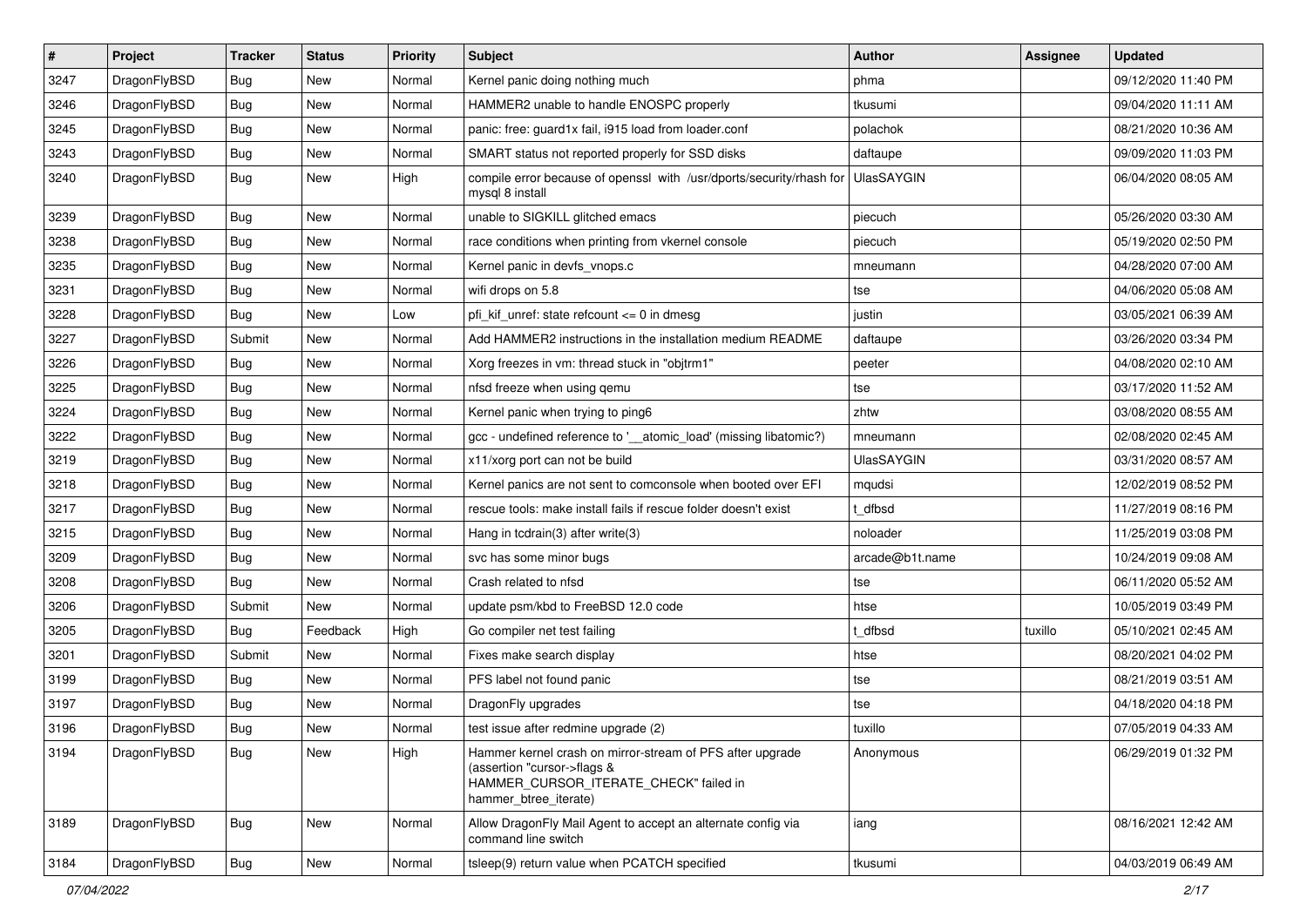| $\vert$ # | <b>Project</b> | <b>Tracker</b> | <b>Status</b> | <b>Priority</b> | <b>Subject</b>                                                                                                     | <b>Author</b>          | <b>Assignee</b> | <b>Updated</b>      |
|-----------|----------------|----------------|---------------|-----------------|--------------------------------------------------------------------------------------------------------------------|------------------------|-----------------|---------------------|
| 3170      | DragonFlyBSD   | <b>Bug</b>     | <b>New</b>    | Normal          | repeatable nfsd crash                                                                                              | tse                    |                 | 06/11/2020 05:52 AM |
| 3165      | DragonFlyBSD   | Bug            | <b>New</b>    | Normal          | Looping at boot time                                                                                               | gop                    |                 | 12/28/2018 01:04 PM |
| 3160      | DragonFlyBSD   | Submit         | In Progress   | Normal          | State the implementation difference in pkill/pgrep manual                                                          | sevan                  | tuxillo         | 06/03/2022 05:15 PM |
| 3157      | DragonFlyBSD   | Bug            | <b>New</b>    | Normal          | TP-Link UE300 not working in 5.2-RELEASE                                                                           | tuxillo                |                 | 11/15/2018 02:08 PM |
| 3154      | DragonFlyBSD   | Submit         | <b>New</b>    | Normal          | Update serial handling in bootloader                                                                               | ddegroot               | dillon          | 11/06/2018 11:21 PM |
| 3152      | DragonFlyBSD   | <b>Bug</b>     | Feedback      | Normal          | Console's size in ttyv0 and single user mode is sticking to 80x25,<br>while ttyv1 can make use of the whole screen | overtime               |                 | 02/24/2019 01:08 AM |
| 3147      | DragonFlyBSD   | Submit         | <b>New</b>    | Normal          | Enable headless installation                                                                                       | ddegroot               |                 | 10/09/2018 01:25 PM |
| 3145      | DragonFlyBSD   | Submit         | In Progress   | Normal          | Update libelf to FreeBSD 12 current and build as base library usable<br>by ports                                   | davshao                | tuxillo         | 08/20/2021 03:58 PM |
| 3143      | DragonFlyBSD   | Bug            | <b>New</b>    | Normal          | assertion "0" failed in hammer2 inode xop chain sync                                                               | cbin                   |                 | 07/18/2018 12:50 PM |
| 3142      | DragonFlyBSD   | Submit         | <b>New</b>    | Normal          | lib/libdmsg: Unbreak using new API EVP_CIPHER_CTX_new()                                                            | tkusumi                |                 | 07/08/2018 04:18 AM |
| 3141      | DragonFlyBSD   | <b>Bug</b>     | New           | Normal          | dhclient blocks boot process                                                                                       | rowo                   |                 | 12/16/2018 11:01 AM |
| 3139      | DragonFlyBSD   | <b>Bug</b>     | <b>New</b>    | Normal          | USB Mouse Does Not Work in DragonflyBSD guest on VirtualBox                                                        | chiguy1256             |                 | 06/24/2018 10:14 PM |
| 3135      | DragonFlyBSD   | Submit         | <b>New</b>    | Normal          | Add EVFILT RECV and EVFILT SEND                                                                                    | tautolog               |                 | 05/25/2018 09:59 PM |
| 3134      | DragonFlyBSD   | Bug            | New           | Normal          | RFC 3021 (/31 networks) appear to be unsupported                                                                   | jailbird               |                 | 05/16/2018 11:03 PM |
| 3132      | DragonFlyBSD   | <b>Bug</b>     | <b>New</b>    | Low             | unifdef mined                                                                                                      | bcallah                |                 | 04/26/2018 08:34 PM |
| 3129      | DragonFlyBSD   | <b>Bug</b>     | <b>New</b>    | High            | Kernel panic with 5.2.0 on A2SDi-4C-HLN4F                                                                          | stateless              |                 | 04/24/2018 12:50 AM |
| 3124      | DragonFlyBSD   | <b>Bug</b>     | <b>New</b>    | High            | DragonFlyBSD 5.0.2 with Hammer2 with UEFI install doesn't boot                                                     | wiesl                  |                 | 06/18/2019 05:07 AM |
| 3120      | DragonFlyBSD   | <b>Bug</b>     | <b>New</b>    | Normal          | Intel AC 8260 firmware does not load                                                                               | Vintodrimmer           |                 | 08/28/2018 03:30 AM |
| 3117      | DragonFlyBSD   | <b>Bug</b>     | <b>New</b>    | Normal          | Problem with colours if "intel" video-driver used                                                                  | dpostolov              |                 | 01/07/2018 11:35 PM |
| 3116      | DragonFlyBSD   | <b>Bug</b>     | <b>New</b>    | Normal          | da0 detects on very big volume if to remove usb install stick and<br>reboot on Intel NUC5PPYH                      | dpostolov              |                 | 01/07/2018 09:40 PM |
| 3113      | DragonFlyBSD   | <b>Bug</b>     | In Progress   | Urgent          | Booting vKernel fails due being out of swap space                                                                  | tcullen                |                 | 05/11/2021 04:14 AM |
| 3111      | DragonFlyBSD   | <b>Bug</b>     | In Progress   | High            | Mouse lags every second heavily under X11                                                                          | mneumann               |                 | 12/12/2017 09:46 PM |
| 3110      | DragonFlyBSD   | Bug            | New           | Normal          | crash with ipfw3 under load                                                                                        | bnegre82               |                 | 12/09/2017 06:22 AM |
| 3107      | DragonFlyBSD   | Bug            | <b>New</b>    | Low             | ACPI interrupt storm when loading i915 on Lenovo T460                                                              | oyvinht                |                 | 07/15/2020 07:01 AM |
| 3101      | DragonFlyBSD   | <b>Bug</b>     | New           | Low             | PFI CGI install not working in dragonflybsd 5.0.1 USB install                                                      | bnegre82               |                 | 05/11/2021 04:14 AM |
| 3089      | DragonFlyBSD   | Bug            | In Progress   | Normal          | vtnet(4) - disable TCP checksum offload by default                                                                 | jlane                  | vadaszi         | 05/11/2021 04:14 AM |
| 3076      | DragonFlyBSD   | <b>Bug</b>     | <b>New</b>    | Normal          | sys/dev/netif/ig hal/e1000 ich8lan.c:1594: sanity checking mixup?                                                  | dcb                    |                 | 10/11/2017 01:58 AM |
| 3052      | DragonFlyBSD   | Bug            | <b>New</b>    | Normal          | panic DragonFly v4.8.1-RELEASE by mounting a malformed NTFS<br>image [64.000]                                      | open.source@ribose.com |                 | 08/14/2017 03:22 AM |
| 3051      | DragonFlyBSD   | Bug            | New           | Normal          | panic DragonFly v4.8.1-RELEASE by mounting a malformed NTFS<br>image [12.000]                                      | open.source@ribose.com |                 | 08/14/2017 03:20 AM |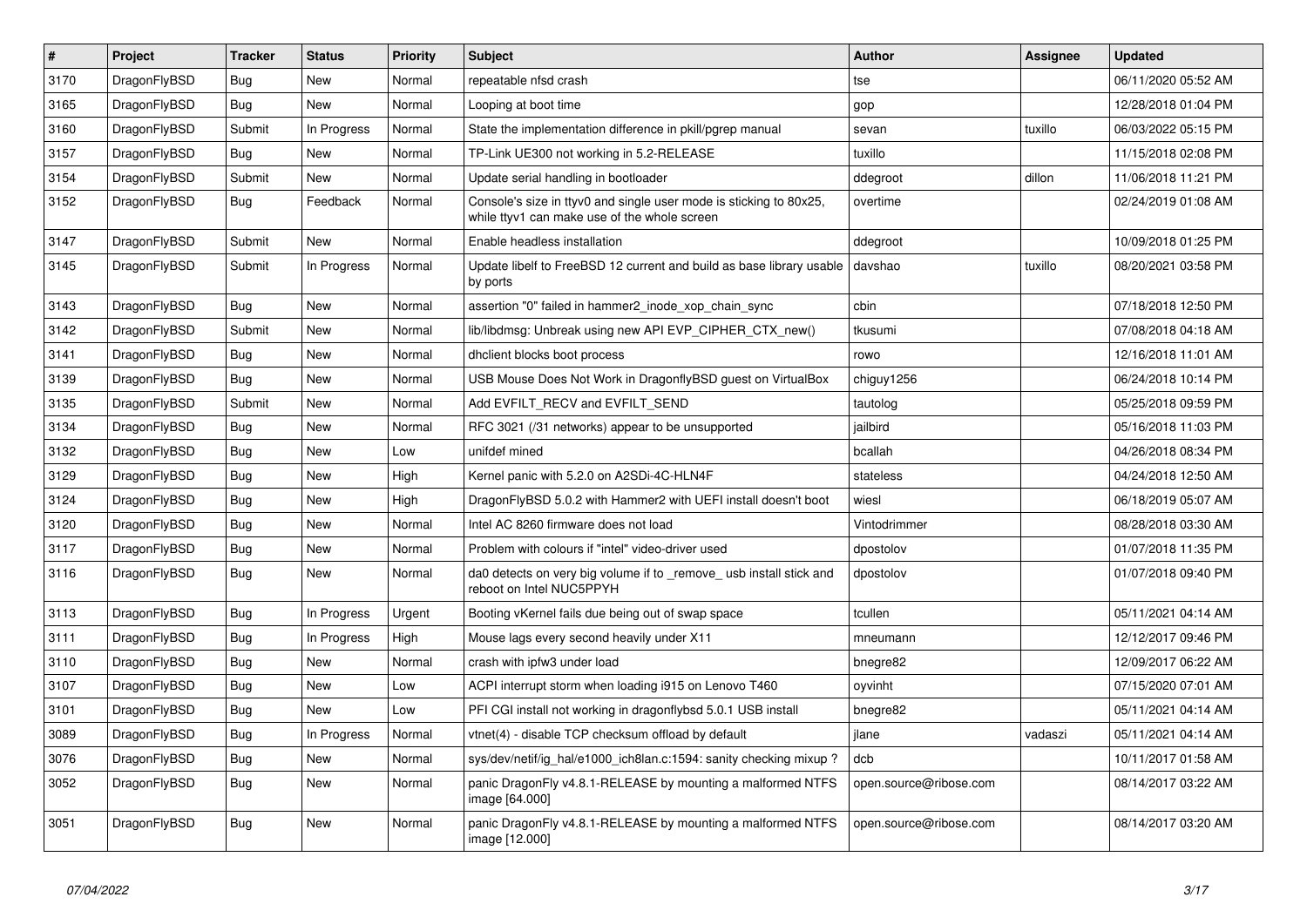| #    | Project      | <b>Tracker</b> | <b>Status</b> | <b>Priority</b> | Subject                                                                                                 | <b>Author</b>          | Assignee | <b>Updated</b>      |
|------|--------------|----------------|---------------|-----------------|---------------------------------------------------------------------------------------------------------|------------------------|----------|---------------------|
| 3049 | DragonFlyBSD | Bug            | New           | Normal          | panic DragonFly v4.8.1-RELEASE by mounting a malformed<br>msdosfs image [12.128]                        | open.source@ribose.com |          | 08/14/2017 02:53 AM |
| 3047 | DragonFlyBSD | <b>Bug</b>     | New           | Normal          | HAMMER critical write error                                                                             | samuel                 |          | 06/19/2019 09:50 AM |
| 3041 | DragonFlyBSD | Submit         | <b>New</b>    | Normal          | firmware: Remove embedding of multiple images in one module.                                            | Anonymous              |          | 12/25/2020 02:15 AM |
| 3036 | DragonFlyBSD | <b>Bug</b>     | New           | Normal          | panic in icmp_redirect_start() ASSERT_IN_NETISR(0)                                                      | tautolog               |          | 05/11/2017 07:27 PM |
| 3035 | DragonFlyBSD | <b>Bug</b>     | New           | Normal          | panic: assertion "cpu >= 0 && cpu < ncpus" failed in netisr_cpuport<br>at /usr/src/sys/net/netisr2.h:87 | masu                   |          | 05/11/2017 01:24 AM |
| 3031 | DragonFlyBSD | Submit         | In Progress   | Normal          | Update drm/radeon to Linux 4.7.10 as much as possible                                                   | davshao                | ftigeot  | 08/19/2021 12:33 PM |
| 3029 | DragonFlyBSD | <b>Bug</b>     | New           | Normal          | Running DflyBSD 4.8 on FreeBSD bhyve as a guest                                                         | iron                   |          | 05/13/2022 04:33 AM |
| 3028 | DragonFlyBSD | <b>Bug</b>     | In Progress   | Normal          | installer: confusion of set/get disk encryption passphrase dialogs                                      | liweitianux            | tuxillo  | 06/03/2022 05:13 PM |
| 3025 | DragonFlyBSD | <b>Bug</b>     | New           | Normal          | sys/dev/powermng/powernow/powernow.c:284: bad comparison?                                               | dcb                    |          | 09/23/2017 07:45 AM |
| 3024 | DragonFlyBSD | <b>Bug</b>     | New           | Low             | sys/dev/netif/wi/if_wi.c:1090]: (style) Redundant condition                                             | dcb                    |          | 04/11/2017 11:56 AM |
| 3022 | DragonFlyBSD | <b>Bug</b>     | New           | Normal          | sys/dev/netif/ath/ath/if_ath.c:2142: strange bitmask?                                                   | dcb                    |          | 04/11/2017 11:49 AM |
| 3021 | DragonFlyBSD | <b>Bug</b>     | In Progress   | Normal          | sys/dev/drm/i915/i915_gem_stolen.c:115]: (error) Signed integer<br>overflow for expression '65535<<20'  | dcb                    |          | 04/11/2017 12:46 PM |
| 3018 | DragonFlyBSD | Bug            | New           | Normal          | sys/bus/u4b/wlan/if_run.c:5464]: (style) Redundant condition                                            | dcb                    |          | 04/11/2017 11:26 AM |
| 3011 | DragonFlyBSD | Bug            | In Progress   | Normal          | dragonfly/sys/dev/netif/re/re.c: suspicious code?                                                       | dcb                    |          | 07/29/2017 01:26 AM |
| 3006 | DragonFlyBSD | Bug            | New           | Normal          | boot0cfg: panic in kern_udev.c in function _udev_dict_set_cstr when<br>installing in VirtualBox         | MichiGreat             |          | 04/01/2017 02:22 PM |
| 2994 | DragonFlyBSD | Bug            | New           | Normal          | Intermittent boot hangs after git: hammer - HAMMER Version 7                                            | davshao                |          | 03/30/2017 02:06 PM |
| 2972 | DragonFlyBSD | Bug            | New           | Normal          | ipfw3 "deny to me" does not work correctly                                                              | mneumann               |          | 12/27/2016 12:11 PM |
| 2970 | DragonFlyBSD | Bug            | New           | Normal          | kernel 4.7: "Is -l" causes panic on UDF filesystem: "bgetvp -<br>overlapping buffer"                    | peeter                 |          | 12/21/2016 02:46 AM |
| 2958 | DragonFlyBSD | Bug            | Feedback      | Normal          | Hammer FS dies during pruning after massive write load                                                  | neilb                  |          | 10/11/2016 04:20 AM |
| 2957 | DragonFlyBSD | Bug            | Feedback      | Normal          | swapoff -a followed by swapon -a doesn't give your swap back                                            | neilb                  |          | 10/09/2016 04:17 AM |
| 2936 | DragonFlyBSD | Bug            | <b>New</b>    | Normal          | loader.efi crashes while loading kernel                                                                 | spaceille              |          | 08/20/2016 06:17 AM |
| 2933 | DragonFlyBSD | Submit         | New           | Normal          | Remove unix domain socket support from cat(1)                                                           | sevan                  |          | 08/01/2016 08:10 PM |
| 2931 | DragonFlyBSD | Bug            | New           | Low             | 'gdb' of 'vkernel' unable to print backtrace                                                            | tofergus               |          | 07/26/2016 01:51 PM |
| 2930 | DragonFlyBSD | Bug            | New           | High            | 'objcache' causes panic during 'nfs readdir'                                                            | tofergus               |          | 07/26/2016 01:09 PM |
| 2924 | DragonFlyBSD | <b>Bug</b>     | New           | Normal          | cat -v fails to tag characters in extended table with M- prefix with<br>some locales                    | sevan                  |          | 07/11/2016 07:18 AM |
| 2921 | DragonFlyBSD | Submit         | New           | Normal          | Allow moused to accept userland mouse events                                                            | tautolog               |          | 05/11/2021 04:08 AM |
| 2917 | DragonFlyBSD | <b>Bug</b>     | New           | Normal          | da8: reading primary partition table: error accessing offset<br>000000000000 for 512                    | liweitianux            |          | 05/11/2021 08:43 PM |
| 2915 | DragonFlyBSD | <b>Bug</b>     | New           | High            | Hammer mirror-copy problem                                                                              | t_dfbsd                |          | 08/25/2016 05:28 AM |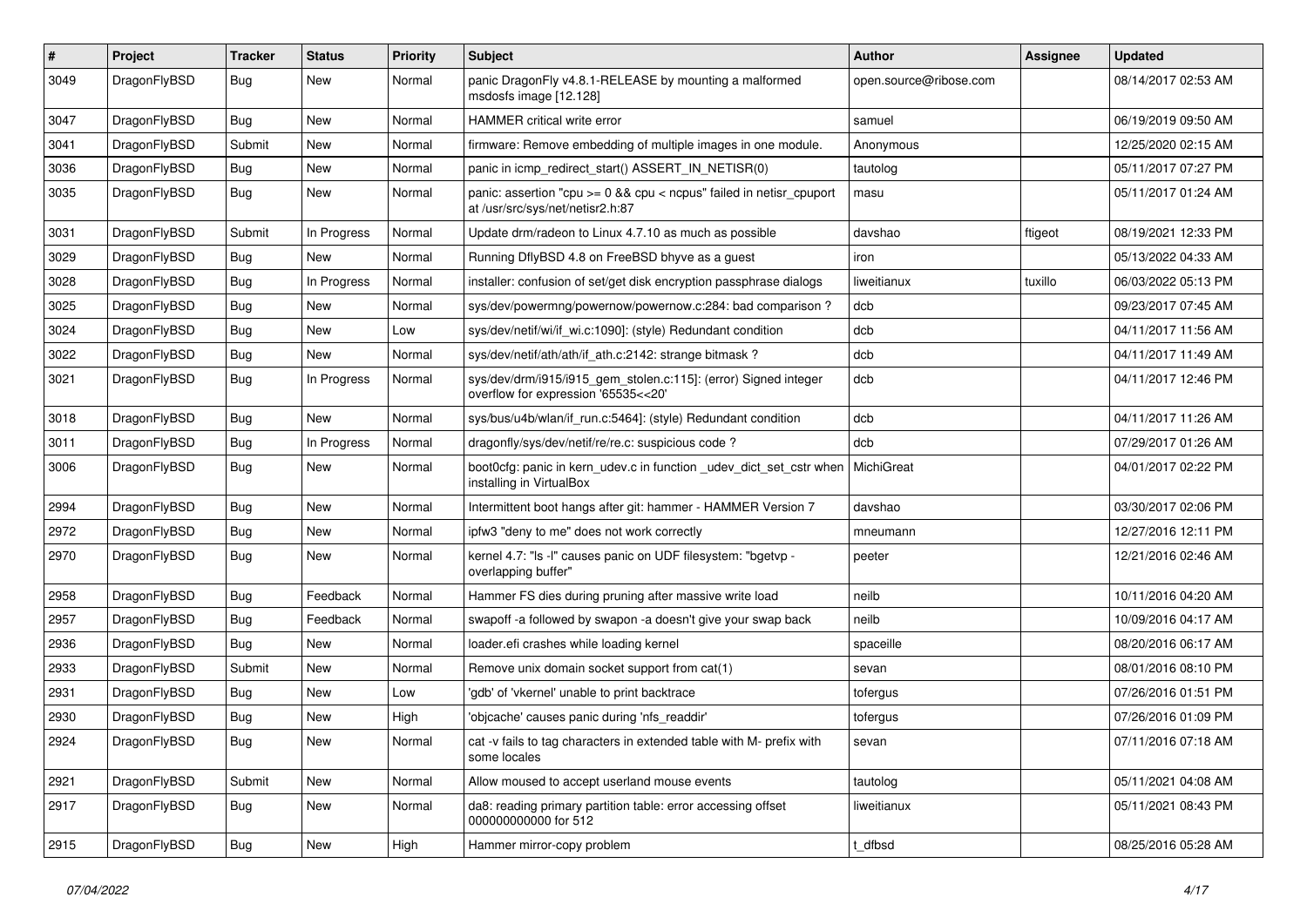| #    | Project      | <b>Tracker</b> | <b>Status</b> | <b>Priority</b> | Subject                                                                                                                                                  | Author           | Assignee  | <b>Updated</b>      |
|------|--------------|----------------|---------------|-----------------|----------------------------------------------------------------------------------------------------------------------------------------------------------|------------------|-----------|---------------------|
| 2898 | DragonFlyBSD | Bug            | <b>New</b>    | Normal          | <b>HAMMER</b> panic                                                                                                                                      | pavalos          |           | 11/03/2018 07:05 AM |
| 2892 | DragonFlyBSD | Bug            | <b>New</b>    | Normal          | swap_pager:indefinite wait bufferf error                                                                                                                 | <b>Ihmwzy</b>    |           | 02/21/2016 10:32 PM |
| 2891 | DragonFlyBSD | <b>Bug</b>     | New           | Normal          | Kernel panic in IEEE802.11 related code                                                                                                                  | shamaz           |           | 05/29/2016 05:49 PM |
| 2890 | DragonFlyBSD | Bug            | <b>New</b>    | Normal          | not able to boot usb installer on Toshiba Chromebook 2                                                                                                   | johnnywhishbone  |           | 02/22/2016 03:42 AM |
| 2887 | DragonFlyBSD | Bug            | New           | Low             | Missing extattr_namespace_to_string and<br>extattr_string_to_namespace functions                                                                         | rubenk           |           | 02/06/2016 05:09 AM |
| 2886 | DragonFlyBSD | Bug            | New           | Normal          | dragonfly mail agent: sending a testmail causes high system load                                                                                         | worf             |           | 02/05/2016 05:53 AM |
| 2882 | DragonFlyBSD | <b>Bug</b>     | <b>New</b>    | Low             | bridge sends packets from individual interfaces                                                                                                          | arcade@b1t.name  |           | 01/09/2016 12:43 PM |
| 2881 | DragonFlyBSD | Bug            | <b>New</b>    | Normal          | Pulseaudio hangs/resets system when starting X11                                                                                                         | mneumann         |           | 01/09/2016 03:08 AM |
| 2878 | DragonFlyBSD | Bug            | New           | Low             | [fix] CCVER problem when using clang and cpu extensions<br>(intrinsics)                                                                                  | arcade@b1t.name  |           | 06/24/2016 04:25 AM |
| 2877 | DragonFlyBSD | Bug            | <b>New</b>    | Low             | sed fails when working with UTF-8 locale and non-UTF symbols                                                                                             | arcade@b1t.name  |           | 12/30/2015 11:20 AM |
| 2874 | DragonFlyBSD | <b>Bug</b>     | New           | Normal          | make world DESTDIR=/emptydir fails                                                                                                                       | pascii           |           | 12/25/2015 07:04 AM |
| 2870 | DragonFlyBSD | Bug            | <b>New</b>    | High            | Broken text and icons when glamor acceleration is used                                                                                                   | 375gnu           | ftigeot   | 01/31/2016 12:13 AM |
| 2863 | DragonFlyBSD | Bug            | <b>New</b>    | Normal          | HAMMER synch tid is zero                                                                                                                                 | shamaz           |           | 12/12/2015 11:24 PM |
| 2859 | DragonFlyBSD | Bug            | New           | Low             | Installer configuration menu always highlights "Select timezone", no<br>matter which step was last completed.                                            | cgag             |           | 12/02/2015 01:54 PM |
| 2858 | DragonFlyBSD | <b>Bug</b>     | New           | Low             | Installer "Local or UTC" question should have "No" selected by<br>default.                                                                               | cgag             |           | 12/02/2015 01:18 PM |
| 2857 | DragonFlyBSD | Bug            | <b>New</b>    | Normal          | hammer stalls via bitcoin-qt                                                                                                                             | tkusumi          |           | 11/30/2015 06:52 AM |
| 2852 | DragonFlyBSD | Bug            | New           | Normal          | Hammer File System - hangs on undo during system boot / mount -<br>will not recover on DragonFlyBSD newer than 3.6.0                                     | abale            |           | 05/11/2021 04:07 AM |
| 2840 | DragonFlyBSD | Bug            | New           | Normal          | wrong voltage is reported                                                                                                                                | yellowrabbit2010 |           | 09/11/2015 06:09 PM |
| 2835 | DragonFlyBSD | <b>Bug</b>     | New           | Normal          | /usr/include/c++/5.0/bits/c++locale.h likes<br>POSIX_C_SOURCE>=200809                                                                                    | davshao          |           | 11/18/2015 03:40 AM |
| 2828 | DragonFlyBSD | <b>Bug</b>     | New           | High            | On AMD APUs and Bulldozer CPUs, the machdep.cpu_idle_hlt<br>sysctl should be 3 by default                                                                | vadaszi          | vadaszi   | 05/11/2021 04:07 AM |
| 2825 | DragonFlyBSD | Bug            | <b>New</b>    | High            | 3x dhclient = hanging system (objcache exhausted)                                                                                                        | jaccovonb        | sepherosa | 05/11/2021 03:55 AM |
| 2822 | DragonFlyBSD | Bug            | <b>New</b>    | Normal          | USB 3.0 stick throws "reading primary partition table: error<br>accessing offset 000[] for 152" error, while the stick works on any<br>other OS I tested | revuwa           | profmakx  | 06/29/2015 05:56 AM |
| 2820 | DragonFlyBSD | Bug            | New           | Normal          | TP-Link USB Wi-Fi adapter cannot be reattached to the system                                                                                             | shamaz           |           | 05/22/2015 09:45 PM |
| 2819 | DragonFlyBSD | Bug            | In Progress   | Normal          | Random micro system freezes after a week of uptime                                                                                                       | ftigeot          | dillon    | 08/16/2015 08:46 PM |
| 2816 | DragonFlyBSD | <b>Bug</b>     | <b>New</b>    | Normal          | A multitasking process being debugged can get stuck                                                                                                      | phma             |           | 05/19/2015 03:57 AM |
| 2812 | DragonFlyBSD | <b>Bug</b>     | New           | Normal          | Panic on Intel DE3815TYKHE                                                                                                                               | tmorp            |           | 05/14/2015 03:14 PM |
| 2809 | DragonFlyBSD | <b>Bug</b>     | New           | Normal          | hammer mirror-stream                                                                                                                                     | masu             |           | 04/10/2015 12:33 AM |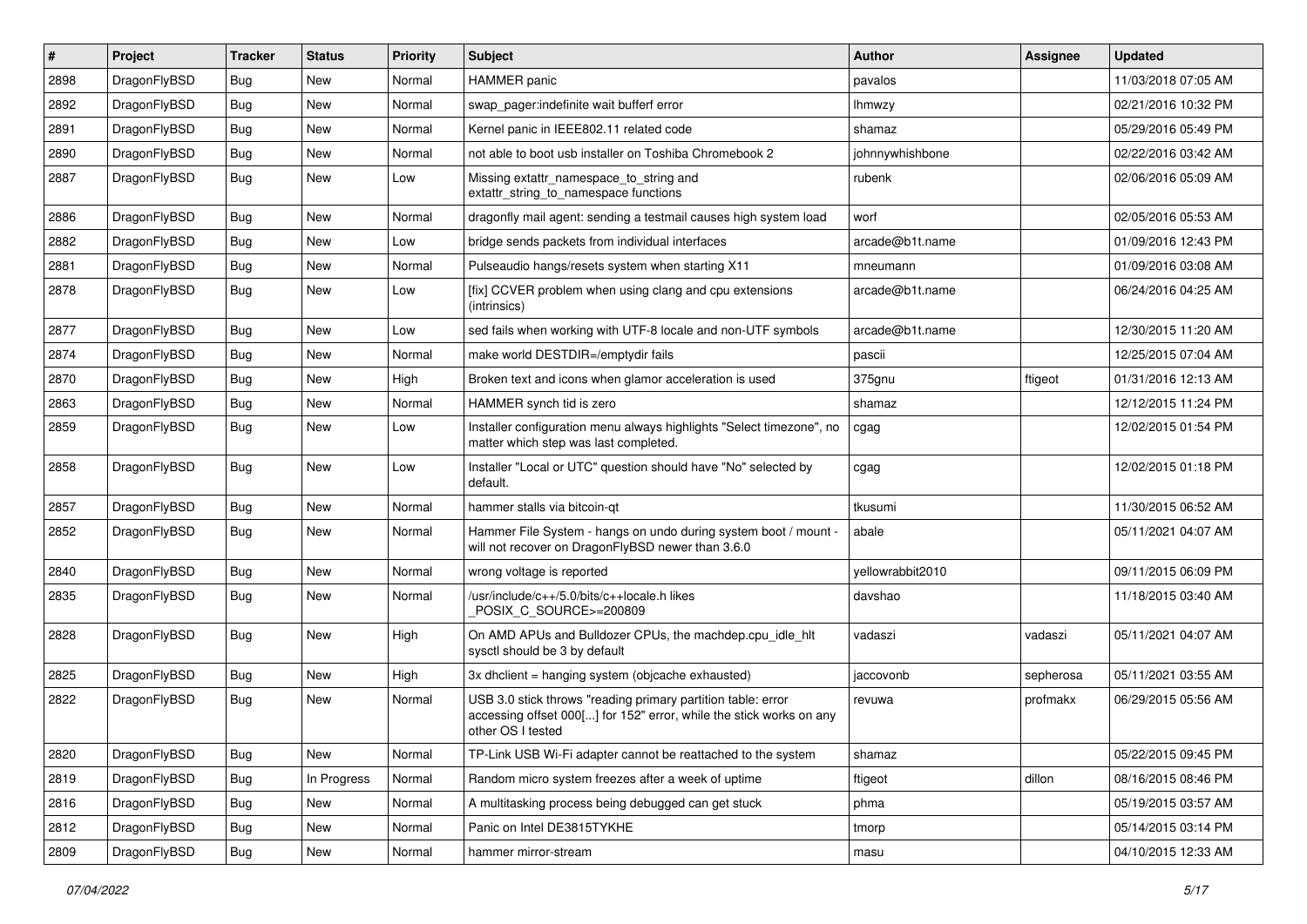| $\pmb{\#}$ | Project      | <b>Tracker</b> | <b>Status</b> | <b>Priority</b> | Subject                                                                                          | <b>Author</b>    | <b>Assignee</b> | <b>Updated</b>      |
|------------|--------------|----------------|---------------|-----------------|--------------------------------------------------------------------------------------------------|------------------|-----------------|---------------------|
| 2808       | DragonFlyBSD | Bug            | New           | Normal          | X freeze by switching between X and VT - results in black screen                                 | lukesky333       |                 | 05/11/2021 03:55 AM |
| 2806       | DragonFlyBSD | Bug            | <b>New</b>    | Normal          | failed to configure a link-local address on ath0 (errno = 22)                                    | Chingyuan        |                 | 05/25/2021 01:00 AM |
| 2803       | DragonFlyBSD | Bug            | New           | Normal          | HAMMER: Warning: UNDO area too small!                                                            | ftigeot          |                 | 03/11/2015 03:42 PM |
| 2802       | DragonFlyBSD | Bug            | <b>New</b>    | Normal          | USB Wifi urtwn0 crash from cd boot                                                               | opvalues         |                 | 03/10/2015 01:07 AM |
| 2799       | DragonFlyBSD | Bug            | New           | Normal          | Fatal trap 12 caused by moused(8) -p /dev/cual0                                                  | opvalues         |                 | 03/04/2015 11:01 PM |
| 2797       | DragonFlyBSD | <b>Bug</b>     | In Progress   | Low             | vkernels with & without machdep.pmap mmu optimize                                                | yellowrabbit2010 |                 | 11/27/2021 08:06 AM |
| 2790       | DragonFlyBSD | Submit         | New           | Low             | filedesc softrefs increment code factoring                                                       | dclink           |                 | 02/21/2015 04:00 AM |
| 2788       | DragonFlyBSD | Bug            | <b>New</b>    | Normal          | ioctl GSLICEINFO: Not working for vnode slice                                                    | mneumann         |                 | 02/12/2015 07:49 AM |
| 2746       | DragonFlyBSD | Bug            | New           | Normal          | some fraction of xterms started from the xmonad window manager<br>get killed with SIGALRM        | isenmann         | profmakx        | 12/28/2014 02:51 AM |
| 2738       | DragonFlyBSD | Bug            | <b>New</b>    | Normal          | Hammer: Strange behavior when trying to recover old version of<br>moved file                     | roland           |                 | 11/20/2014 08:02 AM |
| 2736       | DragonFlyBSD | Bug            | <b>New</b>    | High            | kernel panics on acpi timer probe function                                                       | cnb              |                 | 05/11/2021 03:55 AM |
| 2735       | DragonFlyBSD | Bug            | New           | Urgent          | iwn panics SYSSASSERT                                                                            | cnb              |                 | 05/11/2021 03:55 AM |
| 2731       | DragonFlyBSD | Bug            | In Progress   | Normal          | Screen full of random colors when starting Xorg with Intel Haswell<br>HD Graphics P4600          | ikatzmaier       |                 | 11/12/2014 04:08 PM |
| 2721       | DragonFlyBSD | Submit         | Feedback      | Low             | Some few zalloc calls to objcache ones replacements                                              | dclink           | tuxillo         | 05/11/2021 04:08 AM |
| 2717       | DragonFlyBSD | Submit         | Feedback      | Normal          | Out of range numeric handling                                                                    | dclink           | tuxillo         | 05/11/2021 04:08 AM |
| 2712       | DragonFlyBSD | Bug            | <b>New</b>    | Normal          | connect(2) returns EINVAL when retrying after ECONNREFUSED                                       | jorisgio         |                 | 08/14/2014 05:31 PM |
| 2708       | DragonFlyBSD | Bug            | New           | Normal          | unable to send TCP nor UDP on age(4) interface                                                   | dermiste         |                 | 05/11/2021 03:54 AM |
| 2688       | DragonFlyBSD | Bug            | New           | Normal          | 67613368bdda7 Fix wrong checks for U4B presence Asrock Z77M<br>difficulty detecting USB keyboard | davshao          |                 | 06/28/2014 07:08 PM |
| 2687       | DragonFlyBSD | Bug            | <b>New</b>    | Normal          | natacontrol software RAID in installer                                                           | csmelosky        |                 | 06/22/2014 12:03 PM |
| 2680       | DragonFlyBSD | Bug            | New           | Low             | boot0cfg update makes box unbootable                                                             | herrgard         |                 | 06/10/2014 06:02 AM |
| 2675       | DragonFlyBSD | Bug            | New           | Low             | Ultimate N WiFi Link 5300 get iwn_intr: fatal firmware error on 5GHz                             | revuwa           |                 | 05/11/2021 04:07 AM |
| 2674       | DragonFlyBSD | Bug            | New           | Normal          | <b>GPT Support</b>                                                                               | ftigeot          |                 | 12/28/2015 02:54 PM |
| 2657       | DragonFlyBSD | Bug            | <b>New</b>    | High            | Needs acl to migrate our servers                                                                 | ferney           |                 | 03/31/2014 11:37 AM |
| 2652       | DragonFlyBSD | Bug            | New           | Normal          | 189a0ff3761b47  ix: Implement MSI-X support locks up Lenovo<br>S10 Intel Atom n270               | davshao          |                 | 05/14/2014 01:55 AM |
| 2647       | DragonFlyBSD | Bug            | New           | Normal          | HAMMER panic on 3.6.0                                                                            | tuxillo          |                 | 05/11/2021 03:54 AM |
| 2645       | DragonFlyBSD | Bug            | New           | Normal          | panic with dsched fq and ioprio                                                                  | jyoung15         |                 | 02/20/2014 07:29 AM |
| 2644       | DragonFlyBSD | <b>Bug</b>     | Feedback      | Normal          | 3.6.0-REL trap 9 on boot                                                                         | memmerto         |                 | 11/27/2021 08:08 AM |
| 2641       | DragonFlyBSD | <b>Bug</b>     | New           | Normal          | Panic when loading natapci as module                                                             | tuxillo          |                 | 05/11/2021 03:54 AM |
| 2638       | DragonFlyBSD | Bug            | Feedback      | High            | Fix machdep.pmap mmu optimize                                                                    | tuxillo          |                 | 05/11/2021 04:07 AM |
| 2636       | DragonFlyBSD | <b>Bug</b>     | Feedback      | Low             | Add -x flag to iostat (a la solaris)                                                             | tuxillo          |                 | 05/11/2021 04:07 AM |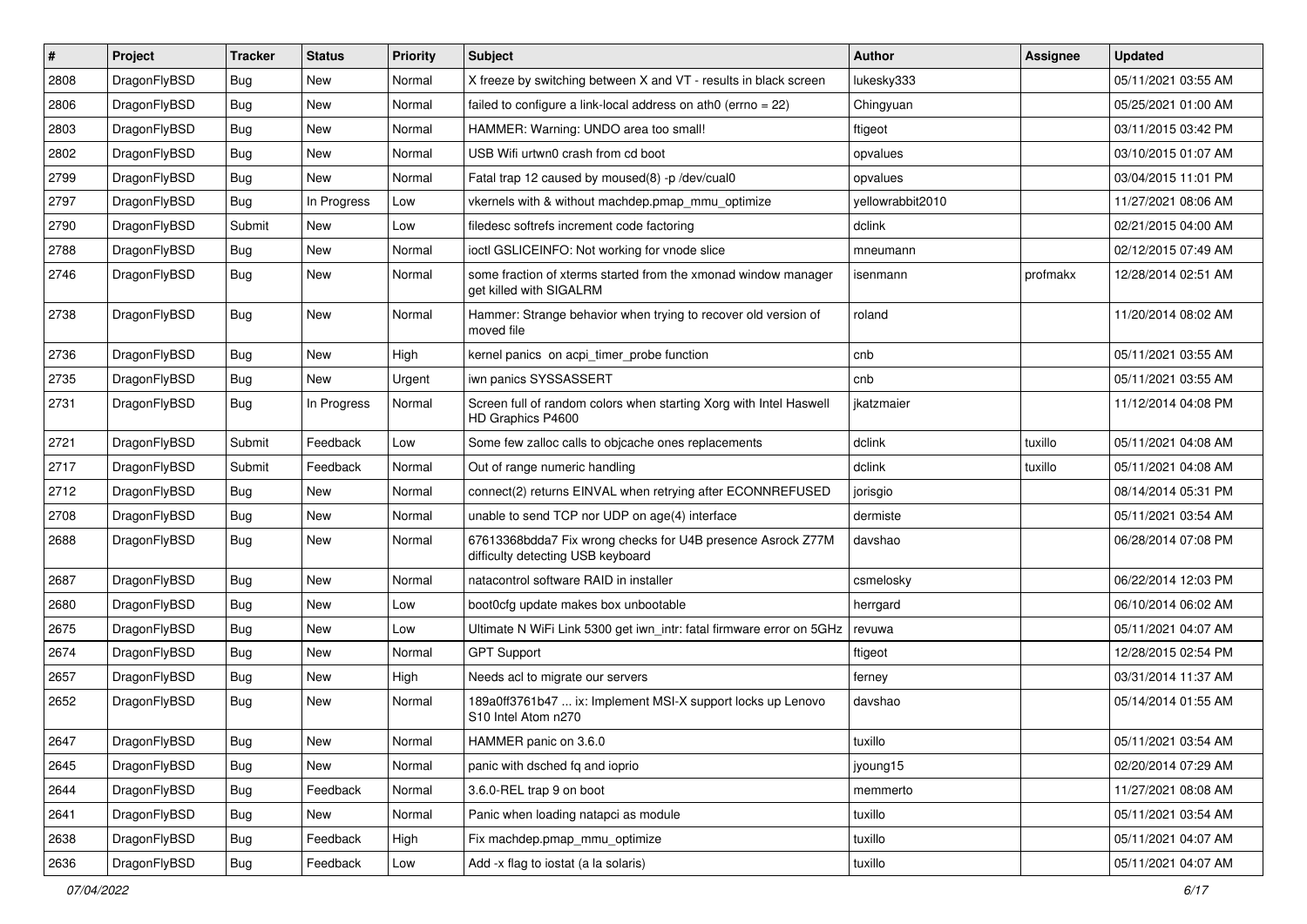| $\pmb{\#}$ | Project      | <b>Tracker</b> | <b>Status</b> | <b>Priority</b> | <b>Subject</b>                                                                                                 | <b>Author</b>     | Assignee  | Updated             |
|------------|--------------|----------------|---------------|-----------------|----------------------------------------------------------------------------------------------------------------|-------------------|-----------|---------------------|
| 2631       | DragonFlyBSD | Bug            | In Progress   | Low             | Verify library versioning current with full package build and switch it<br>on (after publishing packages)      | tuxillo           |           | 05/11/2021 04:06 AM |
| 2630       | DragonFlyBSD | <b>Bug</b>     | <b>New</b>    | Normal          | Bring in latest iconv fixes from FreeBSD10 as well as csmapper<br>updates                                      | tuxillo           |           | 05/11/2021 03:54 AM |
| 2629       | DragonFlyBSD | Bug            | <b>New</b>    | Normal          | Replace gcc44 with llvm34, clang34, and libc++                                                                 | tuxillo           |           | 06/02/2014 02:30 PM |
| 2626       | DragonFlyBSD | Bug            | <b>New</b>    | Normal          | iwn driver drops with error: "firmware error 'iwn_intr: fatal firmware<br>error"                               | rodyaj            |           | 01/09/2014 05:50 AM |
| 2622       | DragonFlyBSD | <b>Bug</b>     | <b>New</b>    | Normal          | VAIO FIT15E fn keys support                                                                                    | nonsolosoft       |           | 12/31/2013 01:31 AM |
| 2621       | DragonFlyBSD | <b>Bug</b>     | New           | Normal          | core dump using cdrom                                                                                          | nonsolosoft       |           | 12/27/2013 12:43 AM |
| 2620       | DragonFlyBSD | <b>Bug</b>     | <b>New</b>    | Normal          | moused problem                                                                                                 | FilippoMo         |           | 12/20/2013 10:32 AM |
| 2619       | DragonFlyBSD | Bug            | <b>New</b>    | Normal          | DragonFly 3.6 can't be installed on a 6TB volume                                                               | ftigeot           |           | 02/23/2014 11:55 PM |
| 2618       | DragonFlyBSD | <b>Bug</b>     | <b>New</b>    | Normal          | mouse problem on RELEASE-3_6_0                                                                                 | FilippoMo         |           | 12/20/2013 03:26 AM |
| 2617       | DragonFlyBSD | Bug            | Feedback      | Normal          | Possible issue with wireless mouse on 3.6 release                                                              | FilippoMo         |           | 01/14/2015 03:42 PM |
| 2611       | DragonFlyBSD | <b>Bug</b>     | <b>New</b>    | Normal          | Change in IP address results in network not working                                                            | phma              |           | 12/05/2013 07:55 PM |
| 2609       | DragonFlyBSD | Bug            | <b>New</b>    | Normal          | master: panic: assertion<br>"LWKT_TOKEN_HELD_ANY(vm_object_token(object))" failed in<br>swp pager lookup       | thomas.nikolajsen |           | 11/28/2013 11:36 AM |
| 2604       | DragonFlyBSD | <b>Bug</b>     | <b>New</b>    | Normal          | dell laptop does not boot with LATEST                                                                          | isenmann          |           | 11/20/2013 02:07 AM |
| 2598       | DragonFlyBSD | Bug            | <b>New</b>    | Normal          | i386 via USB Booting                                                                                           | mbzadegan         |           | 10/21/2013 02:28 AM |
| 2595       | DragonFlyBSD | Bug            | <b>New</b>    | Normal          | DragonFly 3.4.3 crashes on SUN Blade X6250 with Qlogic ISP 2432<br>FC card                                     | Turvamies         |           | 10/07/2013 11:53 AM |
| 2587       | DragonFlyBSD | Bug            | <b>New</b>    | Normal          | SATA DVD writer not detected by DragonFly                                                                      | srussell          |           | 09/04/2020 08:55 AM |
| 2586       | DragonFlyBSD | Bug            | <b>New</b>    | Normal          | pf: "modulate" state seems problematic                                                                         | srussell          |           | 09/25/2013 07:36 PM |
| 2585       | DragonFlyBSD | <b>Bug</b>     | <b>New</b>    | Normal          | Dfly 3.4.3 on ESXi 5.1, HP Smart Array P410 passthrough<br>recognised, but not functioning                     | yggdrasil         | swildner  | 05/09/2022 08:14 AM |
| 2577       | DragonFlyBSD | Bug            | <b>New</b>    | Normal          | virtio-blk iops performance is cpu limited on high end devices                                                 | gis278            | vsrinivas | 08/01/2013 02:28 PM |
| 2569       | DragonFlyBSD | <b>Bug</b>     | New           | Normal          | ctime NFS                                                                                                      | ferney            |           | 08/11/2013 04:35 AM |
| 2568       | DragonFlyBSD | Bug            | <b>New</b>    | Normal          | AHCI panic                                                                                                     | josepht           |           | 06/07/2013 05:52 PM |
| 2565       | DragonFlyBSD | Bug            | <b>New</b>    | Normal          | "ifconfig ix0 up" panic                                                                                        | Itpig402a         |           | 06/03/2013 05:46 AM |
| 2557       | DragonFlyBSD | Bug            | <b>New</b>    | Normal          | stock 3.4.1 kernel halts during booting if dm and dm_target_crypt<br>are loaded and RAID controller is present | phma              |           | 05/12/2013 10:38 PM |
| 2556       | DragonFlyBSD | Bug            | Feedback      | Normal          | DragonFly v3.5.0.81.gd3479 - Process signal weirdness                                                          | tuxillo           |           | 12/17/2013 03:48 PM |
| 2552       | DragonFlyBSD | Bug            | New           | Low             | hammer recovery should indicate progress                                                                       | phma              |           | 05/03/2013 12:13 AM |
| 2549       | DragonFlyBSD | Bug            | In Progress   | Normal          | netgraph7: Kernel page fault.                                                                                  | russiane39        | nant      | 05/10/2013 11:20 PM |
| 2547       | DragonFlyBSD | Bug            | New           | High            | crashed while doing a dry run of pkg rolling-replace                                                           | phma              |           | 04/18/2013 10:40 PM |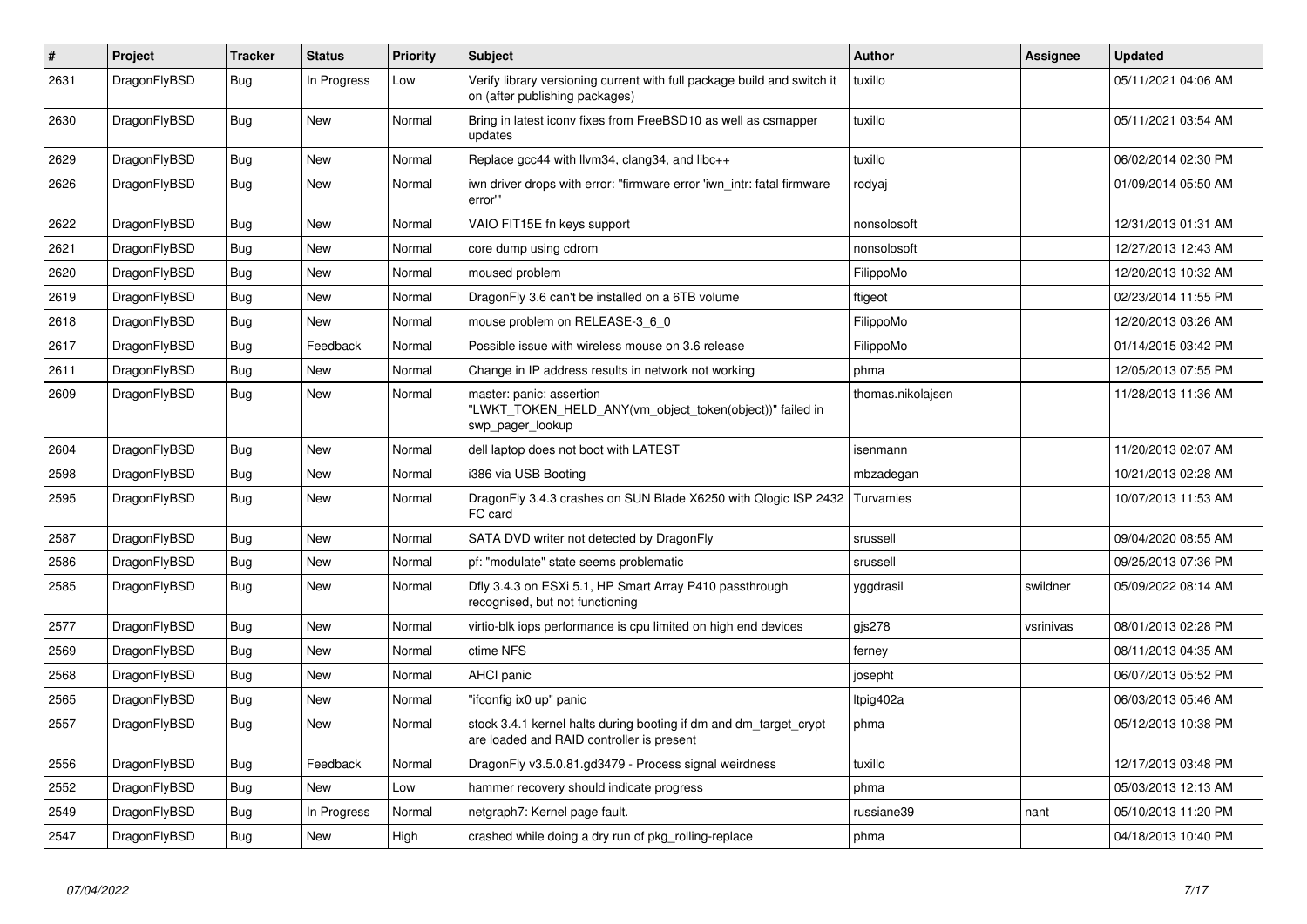| #    | Project      | <b>Tracker</b> | <b>Status</b> | <b>Priority</b> | Subject                                                                                                                      | Author            | Assignee | <b>Updated</b>      |
|------|--------------|----------------|---------------|-----------------|------------------------------------------------------------------------------------------------------------------------------|-------------------|----------|---------------------|
| 2544 | DragonFlyBSD | Bug            | New           | Normal          | live DVD system boot (menu option 1) caused db> prompt on<br>PE1950                                                          | estrabd           |          | 05/11/2021 03:54 AM |
| 2535 | DragonFlyBSD | <b>Bug</b>     | <b>New</b>    | Normal          | Imap processes apparentit blocked on disk I/O                                                                                | ftigeot           |          | 04/02/2013 09:31 AM |
| 2531 | DragonFlyBSD | Bug            | <b>New</b>    | Normal          | camcontrol fails to disable APM                                                                                              | m.lombardi85      |          | 03/23/2013 12:28 PM |
| 2529 | DragonFlyBSD | Bug            | <b>New</b>    | Low             | Sundance network adapter is not detected and attached                                                                        | kworr             |          | 03/25/2013 02:29 AM |
| 2526 | DragonFlyBSD | <b>Bug</b>     | New           | Normal          | hammer cleanup doesn't run on first day of DST                                                                               | pavalos           |          | 10/18/2016 05:28 PM |
| 2520 | DragonFlyBSD | Bug            | <b>New</b>    | Normal          | panic: assertion "IS_SERIALIZED((ifp->if_serializer))" failed in<br>if_default_serialize_assert at /usr/src/sys/net/if.c:437 | ano               |          | 03/09/2013 12:14 AM |
| 2509 | DragonFlyBSD | Bug            | <b>New</b>    | Normal          | Redefinition of DIRBLKSIZ in restore(8)                                                                                      | swildner          |          | 06/04/2022 04:40 AM |
| 2499 | DragonFlyBSD | <b>Bug</b>     | In Progress   | Urgent          | DRAGONFLY_3_2 lockd not responding correctly                                                                                 | Nerzhul           |          | 01/22/2013 12:47 PM |
| 2498 | DragonFlyBSD | Bug            | New           | Normal          | DFBSD v3.2.2-RELEASE - LIST_FIRST(&bp->b_dep) == NULL"<br>failed in vfs_vmio_release                                         | tuxillo           |          | 05/31/2022 04:09 PM |
| 2496 | DragonFlyBSD | Bug            | <b>New</b>    | Normal          | NTFS malloc limit exceeded                                                                                                   | plasmob           | tuxillo  | 02/19/2013 08:47 AM |
| 2495 | DragonFlyBSD | Bug            | New           | High            | DFBSD v3.3.0.960.g553fe7 - ocnt != 0" failed in<br>prop_object_release                                                       | tuxillo           |          | 05/31/2022 04:08 PM |
| 2493 | DragonFlyBSD | Bug            | <b>New</b>    | Normal          | vidcontrol: invalid video mode name                                                                                          | Svarov            |          | 01/24/2013 09:55 AM |
| 2490 | DragonFlyBSD | Bug            | <b>New</b>    | Normal          | nmalloc should color addresses to avoid cache bank conflictsw                                                                | vsrinivas         |          | 06/10/2014 05:51 AM |
| 2489 | DragonFlyBSD | <b>Bug</b>     | <b>New</b>    | Normal          | nmalloc doesn't cache VA for allocations > 8KB                                                                               | vsrinivas         |          | 06/10/2014 05:51 AM |
| 2473 | DragonFlyBSD | Bug            | New           | Normal          | Kernel crash when trying to up the wpi0 device (Dfly<br>v3.3.0.758.g47388-DEVELOPMENT)                                       | tomaz             |          | 02/24/2014 08:50 AM |
| 2459 | DragonFlyBSD | Bug            | Feedback      | Normal          | apic problems with HP Probook 4510s                                                                                          | thowe             |          | 11/27/2021 08:22 AM |
| 2453 | DragonFlyBSD | <b>Bug</b>     | New           | Normal          | panic: assertion "gd->gd_spinlocks == 0" failed                                                                              | Johannes.Hofmann  |          | 11/12/2012 12:54 PM |
| 2444 | DragonFlyBSD | Bug            | <b>New</b>    | Normal          | Crash during Hammer overnight cleanup                                                                                        | justin            |          | 11/04/2012 07:58 AM |
| 2438 | DragonFlyBSD | Submit         | Feedback      | Normal          | <b>TRIM</b> fixes                                                                                                            | Anonymous         | tuxillo  | 05/11/2021 03:45 AM |
| 2436 | DragonFlyBSD | Bug            | New           | Normal          | panic: assertion "lp->lwp_qcpu == dd->cpuid" failed in<br>dfly_acquire_curproc                                               | thomas.nikolajsen |          | 01/23/2013 11:07 AM |
| 2434 | DragonFlyBSD | Bug            | <b>New</b>    | Normal          | BTX Halted - Boot fails on USB/GUI                                                                                           | lucmv             |          | 10/17/2012 08:12 PM |
| 2430 | DragonFlyBSD | Bug            | <b>New</b>    | Normal          | Alternate Password Hash method                                                                                               | robin.carey1      |          | 10/07/2012 06:28 AM |
| 2423 | DragonFlyBSD | Bug            | <b>New</b>    | Urgent          | After multiple panics/locks, hitting KKASSERT in<br>hammer init cursor                                                       | rumcic            |          | 09/18/2012 02:28 AM |
| 2421 | DragonFlyBSD | <b>Bug</b>     | New           | High            | Kernel panic: vm_fault: page 0xc0f70000 not busy!                                                                            | lentferj          |          | 10/03/2012 08:16 AM |
| 2416 | DragonFlyBSD | <b>Bug</b>     | New           | Normal          | 'entry can be removed on mounted nfs filesystem                                                                              | ftigeot           | tuxillo  | 06/03/2014 04:40 AM |
| 2414 | DragonFlyBSD | <b>Bug</b>     | In Progress   | Normal          | Lenovo S10 acpi freeze (not new)                                                                                             | davshao           |          | 05/11/2021 04:13 AM |
| 2412 | DragonFlyBSD | <b>Bug</b>     | New           | Normal          | wlan0 fails to get address via dhclient                                                                                      | nonsolosoft       |          | 08/30/2012 05:55 AM |
| 2403 | DragonFlyBSD | Bug            | New           | Low             | newfs -E doesn't handle /dev/serno device names properly                                                                     | ftigeot           |          | 08/17/2012 05:07 AM |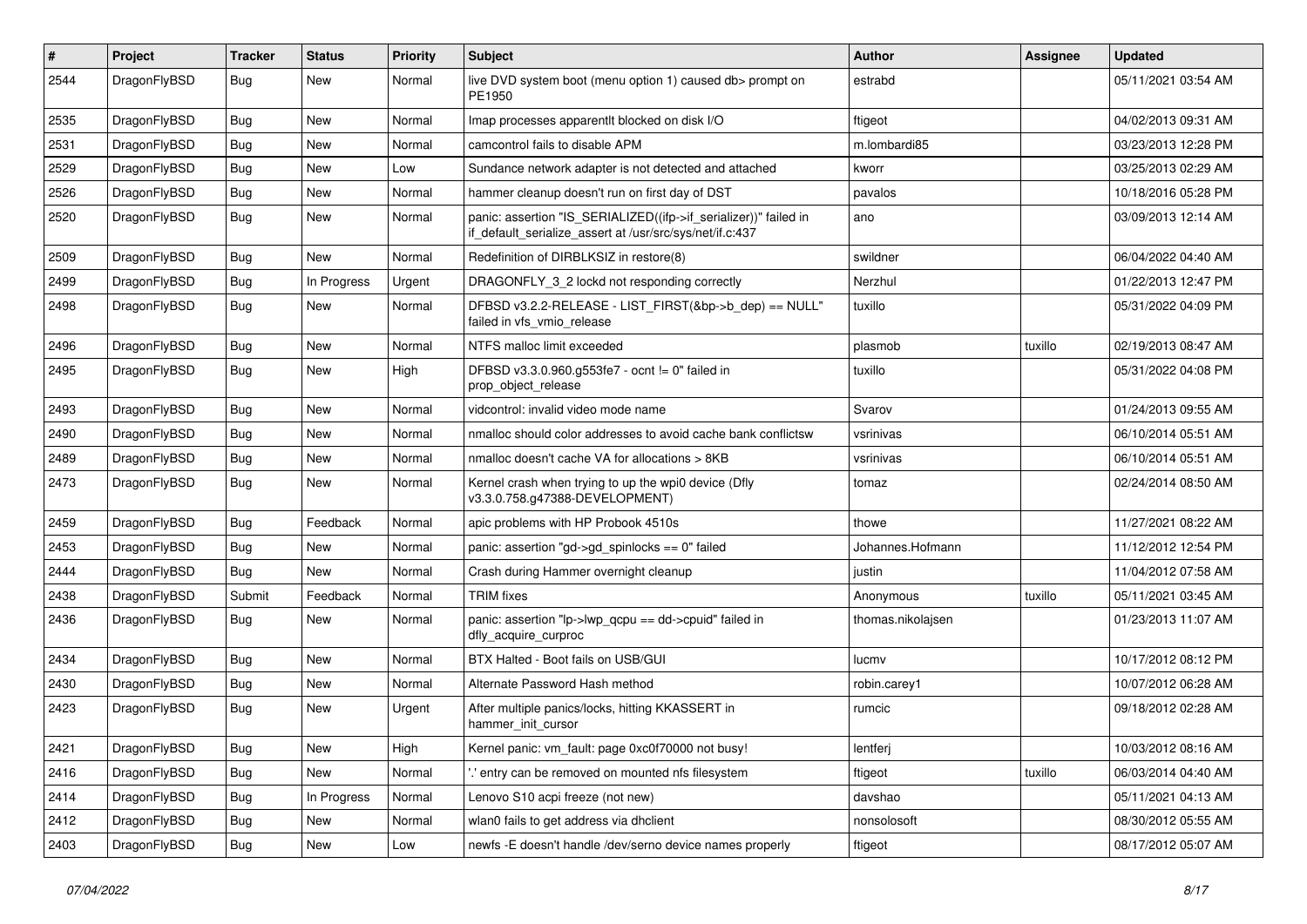| $\pmb{\#}$ | Project      | <b>Tracker</b> | <b>Status</b> | <b>Priority</b> | <b>Subject</b>                                                                             | <b>Author</b>     | Assignee  | <b>Updated</b>      |
|------------|--------------|----------------|---------------|-----------------|--------------------------------------------------------------------------------------------|-------------------|-----------|---------------------|
| 2396       | DragonFlyBSD | Bug            | Feedback      | High            | Latest 3.1 development version core dumps while destroying master<br><b>PFS</b>            | sgeorge           |           | 01/23/2013 04:10 PM |
| 2391       | DragonFlyBSD | Bug            | In Progress   | Normal          | System lock with ahci and acpi enabled on ATI RS690 chipset with<br>SMB600 sata controller | jorisgio          | vadaszi   | 06/03/2015 03:51 PM |
| 2389       | DragonFlyBSD | <b>Bug</b>     | <b>New</b>    | Normal          | computer crashed while listing processes                                                   | phma              |           | 06/18/2012 02:49 PM |
| 2387       | DragonFlyBSD | Bug            | New           | Normal          | hammer ignores -t during dedup                                                             | phma              |           | 06/17/2012 12:30 PM |
| 2371       | DragonFlyBSD | Bug            | New           | Normal          | Timezone problem with America/Sao Paulo                                                    | raitech           |           | 05/17/2012 01:42 PM |
| 2370       | DragonFlyBSD | <b>Bug</b>     | <b>New</b>    | Normal          | panic: ffs_valloc: dup alloc                                                               | marino            | vsrinivas | 02/01/2013 09:28 AM |
| 2369       | DragonFlyBSD | Bug            | <b>New</b>    | Normal          | panic: Bad link elm 0xffffffe07edf6068 next->prev != elm                                   | jaydg             |           | 08/15/2012 03:04 AM |
| 2360       | DragonFlyBSD | Bug            | In Progress   | Normal          | Wishlist: virtio driver import                                                             | vsrinivas         |           | 06/04/2022 04:16 AM |
| 2358       | DragonFlyBSD | <b>Bug</b>     | In Progress   | Normal          | DFBSD v3.0.2.32.g928ca - panic: hammer: insufficient undo FIFO<br>space!                   | tuxillo           | tuxillo   | 05/10/2021 02:50 AM |
| 2353       | DragonFlyBSD | <b>Bug</b>     | In Progress   | Normal          | panic: assertion "gd->gd_spinlocks_wr == 0" failed in<br>bsd4_schedulerclock               | jaydg             | alexh     | 11/28/2012 01:57 AM |
| 2351       | DragonFlyBSD | <b>Bug</b>     | In Progress   | Normal          | DFBSD v3.1.0.579.g44ccf - Stuck during startup, random freezes                             | tuxillo           |           | 04/24/2012 08:21 AM |
| 2347       | DragonFlyBSD | Bug            | Feedback      | High            | Hammer PFSes destroy does not give back full space allocated to<br><b>PFS</b>              | sgeorge           |           | 07/19/2012 01:11 AM |
| 2345       | DragonFlyBSD | <b>Bug</b>     | In Progress   | Normal          | DFBSD v3.1.0.457.gd679f - NFS panic on diskless station                                    | tuxillo           |           | 04/07/2012 05:22 PM |
| 2331       | DragonFlyBSD | Bug            | <b>New</b>    | Normal          | reading mouse mode from unopen file descriptor hangs mouse<br>driver                       | phma              |           | 03/14/2012 09:43 AM |
| 2329       | DragonFlyBSD | Bug            | <b>New</b>    | Normal          | ibm x3550 & acpi                                                                           | ano               |           | 06/03/2014 11:37 AM |
| 2324       | DragonFlyBSD | Bug            | New           | Normal          | natacotrol support > 2TB not working even after the ftigeot patch                          | zenny             |           | 03/03/2012 01:00 AM |
| 2319       | DragonFlyBSD | <b>Bug</b>     | New           | Normal          | crypt/passwd forward compat                                                                | c.turner1         |           | 02/28/2012 12:39 PM |
| 2316       | DragonFlyBSD | Bug            | New           | Normal          | Ungraceful invalid password handling for adding a new user in the<br>installer             | rune              |           | 04/27/2012 11:23 PM |
| 2311       | DragonFlyBSD | <b>Bug</b>     | <b>New</b>    | Normal          | Xorg crash having something to do with drm                                                 | phma              |           | 02/22/2012 09:59 AM |
| 2308       | DragonFlyBSD | Bug            | New           | Normal          | System freeze when unloading snd hda                                                       | jaydg             |           | 02/19/2012 07:15 AM |
| 2306       | DragonFlyBSD | <b>Bug</b>     | <b>New</b>    | Normal          | a crash starts the kernel debugger in text mode, but just reboots in X                     | phma              |           | 02/11/2012 08:02 PM |
| 2297       | DragonFlyBSD | <b>Bug</b>     | <b>New</b>    | Normal          | strange NFS (client) error messages / problems                                             | Anonymous         |           | 02/19/2012 02:59 PM |
| 2296       | DragonFlyBSD | <b>Bug</b>     | In Progress   | High            | panic: assertion "m->wire count > 0" failed                                                | thomas.nikolajsen |           | 08/30/2012 06:09 AM |
| 2292       | DragonFlyBSD | Bug            | New           | Normal          | re interface with jumbo frames (mtu larger than 1500) hangs after<br>some traffic          | Anonymous         |           | 01/31/2012 12:11 AM |
| 2288       | DragonFlyBSD | <b>Bug</b>     | Feedback      | Normal          | Random IO performance loss introduced since January 1st                                    | lentferj          |           | 01/23/2013 04:21 PM |
| 2287       | DragonFlyBSD | Bug            | <b>New</b>    | Normal          | HAMMER(ROOT) Illegal UNDO TAIL signature at<br>300000001967c000                            | y0n3t4n1          |           | 11/07/2018 01:22 AM |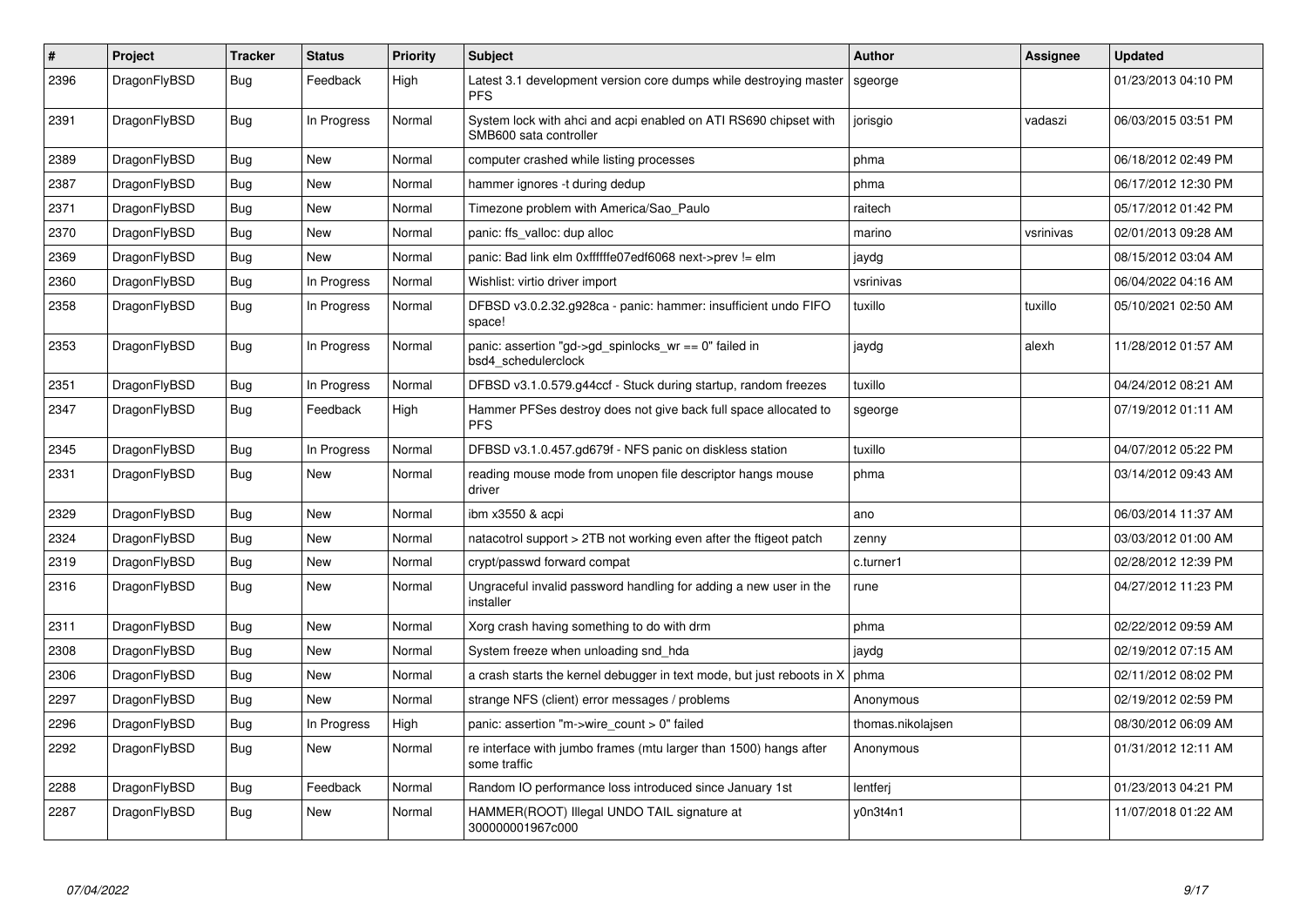| $\sharp$ | Project      | <b>Tracker</b> | <b>Status</b> | <b>Priority</b> | Subject                                                                                                    | <b>Author</b> | Assignee | <b>Updated</b>      |
|----------|--------------|----------------|---------------|-----------------|------------------------------------------------------------------------------------------------------------|---------------|----------|---------------------|
| 2283     | DragonFlyBSD | <b>Bug</b>     | New           | Normal          | DFBSD DragonFly v2.13.0.957.g4f459 - pmap_release: page<br>should already be gone 0xc27120bc               | tuxillo       |          | 01/23/2012 03:03 AM |
| 2282     | DragonFlyBSD | <b>Bug</b>     | In Progress   | Normal          | gdb segfaults with certain corefiles                                                                       | tuxillo       |          | 01/18/2012 04:40 PM |
| 2265     | DragonFlyBSD | <b>Bug</b>     | New           | Normal          | mbsrtowcs does not properly handle invalid mbstate t in ps                                                 | c.turner1     | swildner | 01/10/2012 07:56 PM |
| 2254     | DragonFlyBSD | Bug            | New           | Normal          | panic: assertion "ref < &td->td_toks_end" failed in lwkt_gettoken at<br>/usr/src/sys/kern/lwkt_token.c:588 | eocallaghan   |          | 12/05/2011 10:21 PM |
| 2252     | DragonFlyBSD | <b>Bug</b>     | New           | Low             | snd_hda not useable if loaded via /boot/loader.conf                                                        | xbit          | swildner | 12/14/2011 12:23 AM |
| 2250     | DragonFlyBSD | <b>Bug</b>     | New           | Normal          | Kernel panic                                                                                               | adamk         |          | 11/23/2018 01:10 AM |
| 2248     | DragonFlyBSD | <b>Bug</b>     | <b>New</b>    | Normal          | sysctl panic                                                                                               | pavalos       |          | 11/23/2011 06:23 PM |
| 2245     | DragonFlyBSD | Bug            | New           | Normal          | panic: assertion "ref < &td->td_toks_end" failed in lwkt_gettoken at<br>/usr/src/sys/kern/lwkt token.c:588 | juanfra684    |          | 11/22/2011 07:41 PM |
| 2224     | DragonFlyBSD | Bug            | New           | Normal          | v2.13.0.291.gaa7ec - Panic on fq while installing world                                                    | tuxillo       |          | 11/18/2011 01:40 AM |
| 2210     | DragonFlyBSD | <b>Bug</b>     | New           | Normal          | Bugtracker cannot assign default project for new users                                                     | ahuete.devel  |          | 11/17/2011 11:30 AM |
| 2199     | DragonFlyBSD | <b>Bug</b>     | New           | Normal          | screen segfaults if utmpx isn't present                                                                    | pavalos       |          | 11/15/2011 10:52 PM |
| 2182     | DragonFlyBSD | <b>Bug</b>     | New           | Normal          | if msk PHY FIFO underrun/overflow                                                                          | nonsolosoft   |          | 09/03/2012 06:39 AM |
| 2171     | DragonFlyBSD | <b>Bug</b>     | <b>New</b>    | Normal          | DFBSD v2.13.0.151.gdc8442 - panic: assertion "(*ptep &<br>(PG MANAGED PG V)) == PG V"                      | tuxillo       |          | 11/04/2011 05:06 PM |
| 2167     | DragonFlyBSD | <b>Bug</b>     | <b>New</b>    | Normal          | shutdown/reboot fails after uptime msg                                                                     | marino        |          | 11/28/2011 03:01 AM |
| 2166     | DragonFlyBSD | Bug            | <b>New</b>    | Normal          | DFBSD v2.13.0.109.g05b9d - Strange lockups                                                                 | tuxillo       |          | 10/29/2011 11:20 AM |
| 2164     | DragonFlyBSD | <b>Bug</b>     | New           | Normal          | panic on reboot from usb.                                                                                  | eocallaghan   |          | 10/27/2011 09:29 AM |
| 2161     | DragonFlyBSD | <b>Bug</b>     | New           | Normal          | Outdated xorg.conf file gets installed into etc and screws up mouse                                        | eocallaghan   |          | 10/27/2011 01:51 PM |
| 2158     | DragonFlyBSD | Bug            | New           | Normal          | iwn panics with assertion on boot.                                                                         | eocallaghan   |          | 10/24/2011 04:13 PM |
| 2154     | DragonFlyBSD | <b>Bug</b>     | New           | Normal          | vkernel copyout() doesn't return EFAULT on error                                                           | vsrinivas     |          | 10/20/2011 03:53 AM |
| 2153     | DragonFlyBSD | <b>Bug</b>     | New           | Normal          | Too many unuseful warnings at boot                                                                         | juanfra684    |          | 10/18/2011 10:16 PM |
| 2141     | DragonFlyBSD | <b>Bug</b>     | New           | Urgent          | loader and/or documentation broken                                                                         | sjg           |          | 01/20/2012 10:51 AM |
| 2140     | DragonFlyBSD | <b>Bug</b>     | <b>New</b>    | High            | hammer_io_delallocate panic with 'duplicate entry' message                                                 | ttw           |          | 10/07/2011 12:22 PM |
| 2138     | DragonFlyBSD | <b>Bug</b>     | New           | Normal          | > 100% CPU usage                                                                                           | robin.carey1  |          | 09/26/2011 12:20 PM |
| 2136     | DragonFlyBSD | <b>Bug</b>     | New           | Normal          | socketpair() doesn't free file descriptors on copyout failure                                              | vsrinivas     |          | 04/05/2013 09:13 AM |
| 2129     | DragonFlyBSD | <b>Bug</b>     | New           | Normal          | DFBSD v2.11.0.661.gf9438 i386 - panic: lockmgr thrd sleep                                                  | tuxillo       |          | 09/05/2011 09:49 AM |
| 2125     | DragonFlyBSD | <b>Bug</b>     | New           | Normal          | Weird garbage in dmesg                                                                                     | herrgard      |          | 08/30/2011 08:04 PM |
| 2124     | DragonFlyBSD | <b>Bug</b>     | <b>New</b>    | Normal          | getty repeating too quickly on port /dev/ttyv0                                                             | sgeorge.ml    |          | 09/01/2011 04:28 AM |
| 2123     | DragonFlyBSD | <b>Bug</b>     | New           | Normal          | hammer is losing files                                                                                     | schmir        |          | 08/30/2011 07:56 PM |
| 2122     | DragonFlyBSD | Submit         | New           | Normal          | [Review] Fixes to the VFS layer                                                                            | ftigeot       |          | 05/31/2022 03:25 PM |
| 2117     | DragonFlyBSD | <b>Bug</b>     | New           | High            | ACPI and/or bce(4) problem with 2.11.0.673.g0d557 on HP DL380<br>G6                                        | pauska        |          | 08/22/2011 10:15 AM |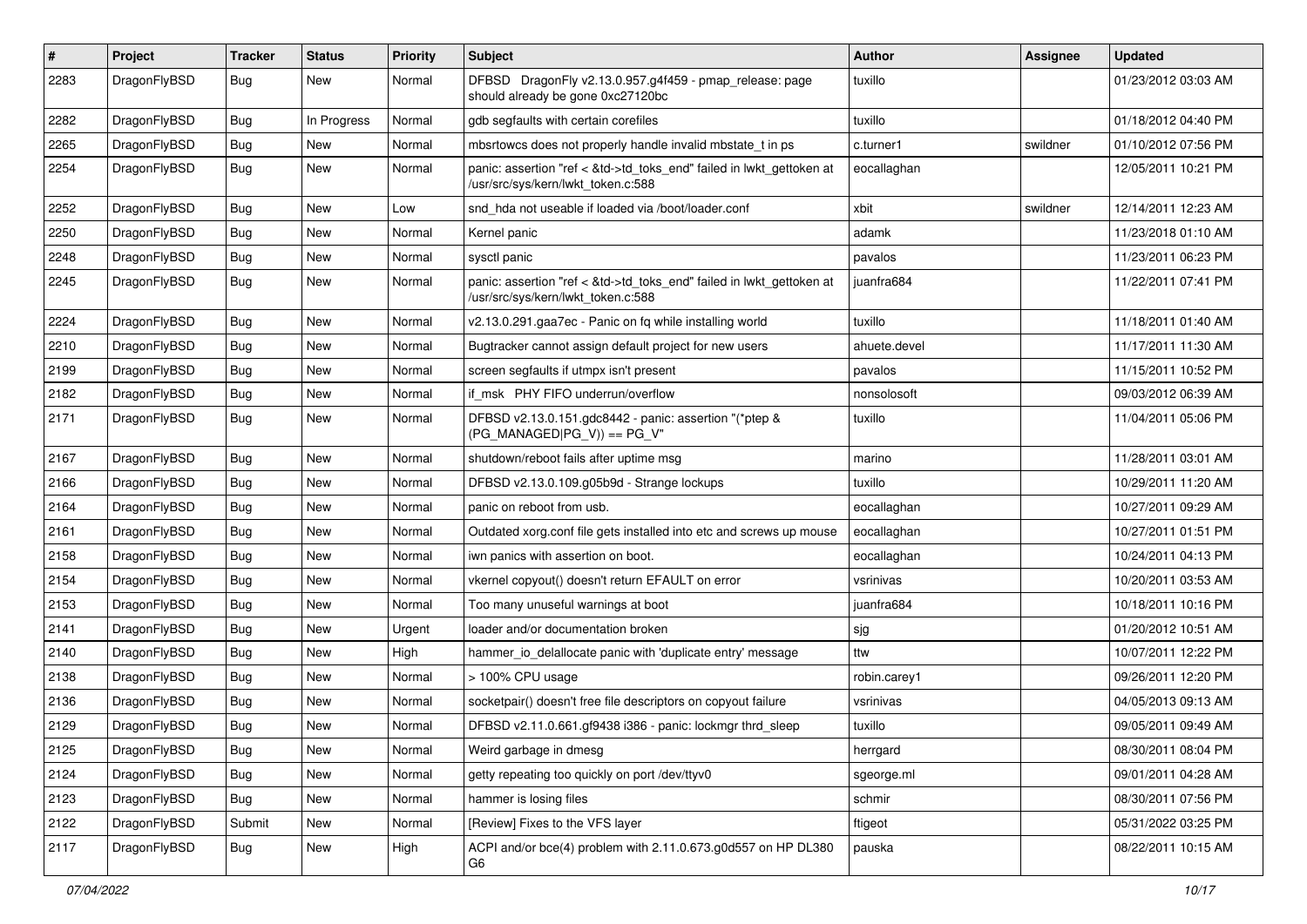| $\vert$ # | Project      | <b>Tracker</b> | <b>Status</b> | <b>Priority</b> | Subject                                                                                       | <b>Author</b> | <b>Assignee</b> | <b>Updated</b>      |
|-----------|--------------|----------------|---------------|-----------------|-----------------------------------------------------------------------------------------------|---------------|-----------------|---------------------|
| 2115      | DragonFlyBSD | Bug            | <b>New</b>    | Normal          | [msk] system freeze after receive some paquet                                                 | bsdsx         |                 | 08/22/2011 10:22 AM |
| 2113      | DragonFlyBSD | Bug            | <b>New</b>    | Normal          | nmalloc threaded program fork leak                                                            | vsrinivas     | vsrinivas       | 08/11/2011 07:25 PM |
| 2107      | DragonFlyBSD | Bug            | <b>New</b>    | Normal          | 2.10.1 sata dvd drive issue                                                                   | ausppc        |                 | 07/31/2011 08:41 PM |
| 2104      | DragonFlyBSD | Bug            | <b>New</b>    | Normal          | network configuration seg. fault on install CD                                                | navratil      |                 | 07/26/2011 07:55 AM |
| 2100      | DragonFlyBSD | Bug            | Feedback      | Normal          | devfs related panic                                                                           | sepherosa     | alexh           | 07/10/2011 02:29 PM |
| 2099      | DragonFlyBSD | Bug            | New           | Normal          | page fault panic in vm system                                                                 | pavalos       |                 | 07/10/2011 08:51 AM |
| 2098      | DragonFlyBSD | Submit         | <b>New</b>    | Normal          | [PATCH] correct ath man page example<br>(/usr/src/share/man/man4/ath.4)                       | nobody        |                 | 11/15/2011 12:27 AM |
| 2095      | DragonFlyBSD | Bug            | <b>New</b>    | Low             | Running installer post-install: Unsupported DFUI transport "                                  | greenrd       |                 | 06/26/2011 09:20 AM |
| 2094      | DragonFlyBSD | Bug            | <b>New</b>    | Normal          | Segfault when gdb printing backtrace from core dump                                           | greenrd       |                 | 06/25/2011 04:14 PM |
| 2092      | DragonFlyBSD | Bug            | <b>New</b>    | Normal          | Panic: Bad link elm 0x next->prev != elm                                                      | masterblaster | dillon          | 12/04/2011 12:49 PM |
| 2090      | DragonFlyBSD | Bug            | Feedback      | Normal          | snd_hda does not support headphone automute                                                   | justin        |                 | 03/29/2012 08:03 PM |
| 2085      | DragonFlyBSD | Bug            | New           | Normal          | panic: assertion: (m->flags & PG_MAPPED) == 0 in<br>vm_page_free_toq                          | vsrinivas     |                 | 06/10/2011 07:48 AM |
| 2084      | DragonFlyBSD | Bug            | <b>New</b>    | Normal          | DFBSD v2.11.0.242.g4d317 - panic: zone: entry not free                                        | tuxillo       |                 | 07/03/2012 01:23 AM |
| 2082      | DragonFlyBSD | Bug            | <b>New</b>    | Normal          | dfbsd 2.10.1 amd64 - mc port build error with 'bmake bin-install'                             | sun-doctor    |                 | 05/25/2011 07:18 PM |
| 2081      | DragonFlyBSD | Bug            | Feedback      | Normal          | Panic on device "detach" / "failure"                                                          | vsrinivas     |                 | 02/29/2012 07:11 AM |
| 2080      | DragonFlyBSD | Bug            | New           | Normal          | panic: lockmgr thrd_sleep: called from interrupt, ipi, or hard code<br>section                | rumcic        |                 | 05/30/2011 05:06 PM |
| 2078      | DragonFlyBSD | Bug            | <b>New</b>    | Normal          | DFBSD i386 v2.11.0.201.g3ed2f - Panic during installworld into a<br>vn0 device                | tuxillo       |                 | 05/19/2011 07:50 PM |
| 2077      | DragonFlyBSD | Bug            | New           | Normal          | USB devices conflicting                                                                       | srussell      |                 | 05/17/2011 05:12 PM |
| 2075      | DragonFlyBSD | Bug            | <b>New</b>    | Normal          | pflogd on x86 64                                                                              | fanch         |                 | 05/16/2011 04:04 PM |
| 2072      | DragonFlyBSD | Bug            | New           | Normal          | Fatal trap 12: stopped at lwkt send ipig3                                                     | rumcic        |                 | 05/17/2011 04:12 AM |
| 2071      | DragonFlyBSD | Bug            | <b>New</b>    | High            | Panic on assertion: $(int)(flag->seq - seq) > 0$ in hammer flusher flush<br>after inode error | vsrinivas     |                 | 06/12/2011 07:59 AM |
| 2067      | DragonFlyBSD | Bug            | <b>New</b>    | Normal          | sound/pcm: "play interrupt timeout, channel dead"                                             | matthiasr     |                 | 05/11/2021 03:55 AM |
| 2061      | DragonFlyBSD | Bug            | <b>New</b>    | Normal          | USB keyboard boot panic                                                                       | sjg           |                 | 05/04/2012 12:20 AM |
| 2055      | DragonFlyBSD | Bug            | <b>New</b>    | Normal          | $ssh + IPV6 + bridge \Rightarrow connection freezes$                                          | steve         |                 | 04/24/2011 07:13 PM |
| 2052      | DragonFlyBSD | <b>Bug</b>     | New           | Normal          | Kernel panic: CPU APIC ID out of range                                                        | Anonymous     |                 | 05/02/2011 11:06 AM |
| 2051      | DragonFlyBSD | <b>Bug</b>     | New           | Normal          | No ipv6 lan route entry created on 2.10                                                       | ftigeot       |                 | 04/21/2011 10:37 AM |
| 2048      | DragonFlyBSD | <b>Bug</b>     | New           | Normal          | panic: ffs_sync: rofs mod                                                                     | pavalos       |                 | 04/12/2011 05:45 AM |
| 2045      | DragonFlyBSD | <b>Bug</b>     | New           | Normal          | ral(4): Fatal trap 12: page fault while in kernel mode (two panics)                           | herrgard      |                 | 11/03/2011 05:34 PM |
| 2042      | DragonFlyBSD | <b>Bug</b>     | New           | Normal          | kernel panic, when run boot0cfg                                                               | sepherosa     |                 | 05/31/2022 03:01 PM |
| 2037      | DragonFlyBSD | Bug            | Feedback      | Normal          | Panic Bad link elm while building packages                                                    | ftigeot       | dillon          | 04/21/2011 07:20 AM |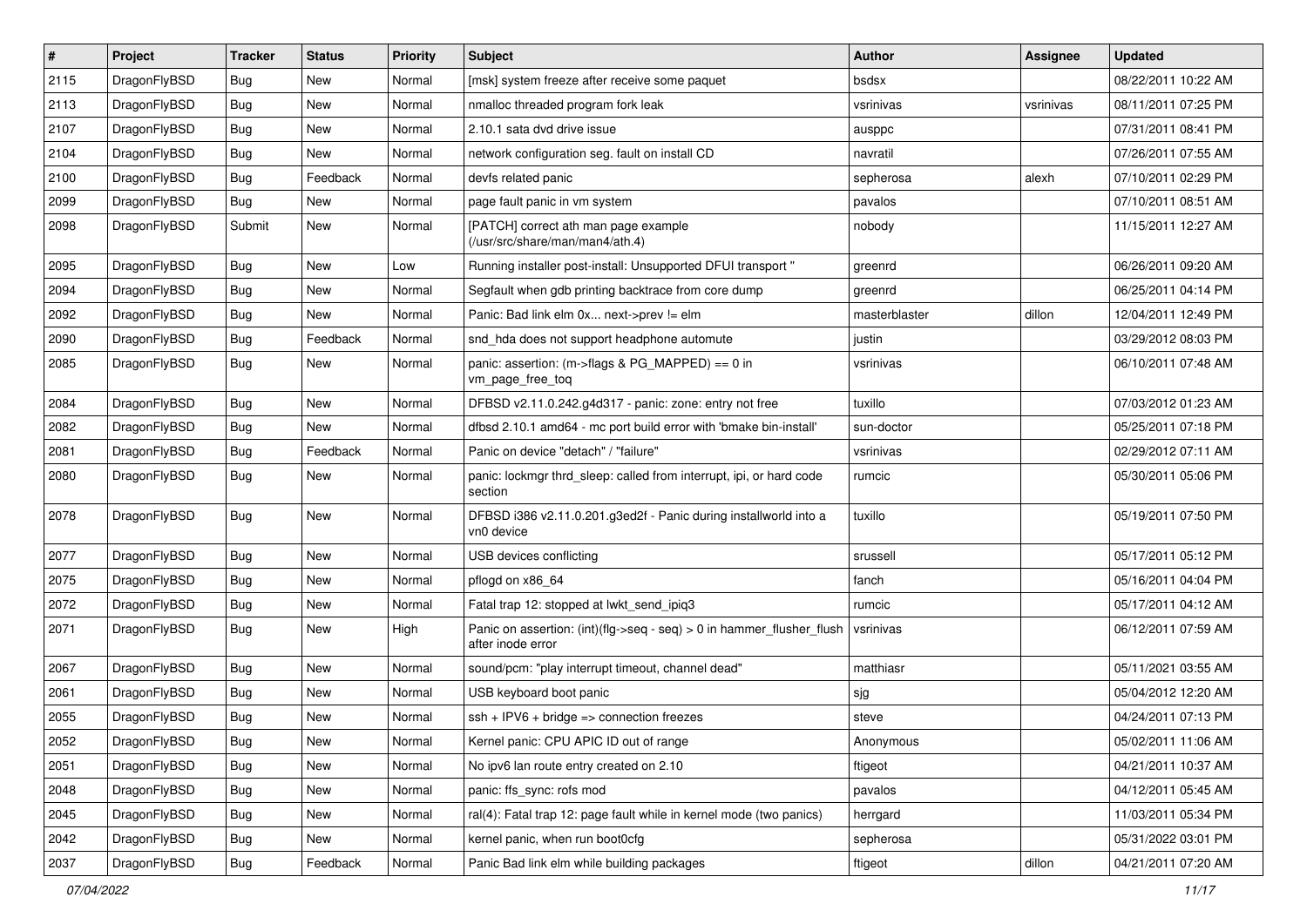| $\#$ | Project      | <b>Tracker</b> | <b>Status</b> | <b>Priority</b> | Subject                                                                                                                                                                                           | <b>Author</b>      | Assignee | <b>Updated</b>      |
|------|--------------|----------------|---------------|-----------------|---------------------------------------------------------------------------------------------------------------------------------------------------------------------------------------------------|--------------------|----------|---------------------|
| 2020 | DragonFlyBSD | <b>Bug</b>     | New           | Low             | Port brcm80211 driver from Linux to DragonFly BSD                                                                                                                                                 | studer             |          | 03/05/2011 10:54 PM |
| 2013 | DragonFlyBSD | <b>Bug</b>     | In Progress   | Normal          | oversized DMA request loop                                                                                                                                                                        | josepht            |          | 05/11/2021 04:06 AM |
| 2008 | DragonFlyBSD | <b>Bug</b>     | New           | Normal          | lwkt_setcpu_remote: td->td_flags 00800621 console flood                                                                                                                                           | pavalos            |          | 03/06/2011 09:37 PM |
| 2004 | DragonFlyBSD | Bug            | <b>New</b>    | Normal          | LWKT WAIT IPIQ panic                                                                                                                                                                              | steve              |          | 03/08/2011 05:46 PM |
| 1990 | DragonFlyBSD | <b>Bug</b>     | New           | Normal          | /mnt too large to mount                                                                                                                                                                           | peur.neu           |          | 02/16/2011 11:24 PM |
| 1984 | DragonFlyBSD | Bug            | New           | Normal          | hammer mount fails after crash - HAMMER: FIFO record bad head<br>signature                                                                                                                        | thomas.nikolajsen  |          | 03/08/2011 06:57 PM |
| 1982 | DragonFlyBSD | <b>Bug</b>     | New           | Low             | There is no linuxulator on x86-64                                                                                                                                                                 | herrgard           |          | 05/31/2022 02:25 PM |
| 1975 | DragonFlyBSD | Bug            | New           | Normal          | Applications seg fault in select() and poll()                                                                                                                                                     | rumcic             |          | 05/31/2022 02:58 PM |
| 1969 | DragonFlyBSD | <b>Bug</b>     | <b>New</b>    | Normal          | pf-related network problem                                                                                                                                                                        | pavalos            | lentferj | 02/01/2011 06:57 PM |
| 1964 | DragonFlyBSD | Bug            | New           | Normal          | iwn (panic assertion : wlan_assert_serialized)                                                                                                                                                    | sjmm.ptr           | josepht  | 02/01/2011 12:57 PM |
| 1961 | DragonFlyBSD | Bug            | <b>New</b>    | Normal          | Can't create dump from DDB                                                                                                                                                                        | shamaz             |          | 01/29/2011 09:02 PM |
| 1959 | DragonFlyBSD | Bug            | New           | Normal          | DFBSD v2.9.1.422.gc98f2 - Panic during boot - IPv6 and PF                                                                                                                                         | tuxillo            |          | 01/13/2011 03:37 AM |
| 1951 | DragonFlyBSD | <b>Bug</b>     | <b>New</b>    | Normal          | dma_timeouts at phyaddr on a good hdd                                                                                                                                                             | peur.neu           |          | 01/04/2011 07:12 AM |
| 1949 | DragonFlyBSD | <b>Bug</b>     | New           | Normal          | iwn panic                                                                                                                                                                                         | pavalos            |          | 01/30/2011 03:21 AM |
| 1947 | DragonFlyBSD | <b>Bug</b>     | New           | Low             | GA-880GM-UD2H (rev. 1.3) AHCI fails to detect disks at the end of<br>the RAID controller                                                                                                          | eocallaghan        |          | 11/27/2021 08:46 AM |
| 1946 | DragonFlyBSD | Bug            | <b>New</b>    | Normal          | ieee80211 panic                                                                                                                                                                                   | pavalos            | josepht  | 01/27/2011 06:00 PM |
| 1944 | DragonFlyBSD | <b>Bug</b>     | New           | Normal          | panic: backing object 0xdea7b258 was somehow re-referenced<br>during collapse!                                                                                                                    | sepherosa          |          | 12/27/2010 02:06 AM |
| 1943 | DragonFlyBSD | <b>Bug</b>     | New           | Normal          | hammer assertion panic                                                                                                                                                                            | peter              |          | 12/27/2010 12:45 AM |
| 1942 | DragonFlyBSD | <b>Bug</b>     | New           | Normal          | locking against myself in getcacheblk()?                                                                                                                                                          | qhwt.dfly          |          | 05/31/2022 02:15 PM |
| 1941 | DragonFlyBSD | <b>Bug</b>     | New           | Normal          | wlan config crash                                                                                                                                                                                 | abandon.every.hope |          | 12/24/2010 07:54 PM |
| 1939 | DragonFlyBSD | Bug            | New           | Normal          | Panic on nightly build and stress test box                                                                                                                                                        | lentferj           |          | 12/18/2010 08:41 AM |
| 1935 | DragonFlyBSD | Bug            | New           | Normal          | mouse does not work after switching between x and console                                                                                                                                         | shamaz             |          | 12/13/2010 10:06 AM |
| 1923 | DragonFlyBSD | <b>Bug</b>     | New           | Normal          | Abysmal NFS performance with IPv6                                                                                                                                                                 | ftigeot            |          | 12/05/2010 09:34 PM |
| 1921 | DragonFlyBSD | <b>Bug</b>     | In Progress   | Normal          | we miss mlockall                                                                                                                                                                                  | alexh              | tuxillo  | 06/18/2022 04:08 AM |
| 1920 | DragonFlyBSD | <b>Bug</b>     | New           | High            | system hangs                                                                                                                                                                                      | zhtw               |          | 11/22/2010 08:59 AM |
| 1917 | DragonFlyBSD | Bug            | New           | Normal          | panic: assertion: (RB_EMPTY(&ip->rec_tree) && (ip->flags &<br>HAMMER_INODE_XDIRTY) == 0)    (!RB_EMPTY(&ip->rec_tree)<br>&& (ip->flags & HAMMER_INODE_XDIRTY) != 0) in<br>hammer_flush_inode_done | qhwt.dfly          |          | 11/24/2010 03:23 AM |
| 1916 | DragonFlyBSD | <b>Bug</b>     | New           | Normal          | Constant crashes on x86 64 with UFS                                                                                                                                                               | lentferj           |          | 11/21/2010 07:40 PM |
| 1913 | DragonFlyBSD | <b>Bug</b>     | New           | Normal          | panic: assertion: ip->flush_state != HAMMER_FST_FLUSH in<br>hammer_flush_inode_core                                                                                                               | swildner           |          | 11/20/2010 05:27 PM |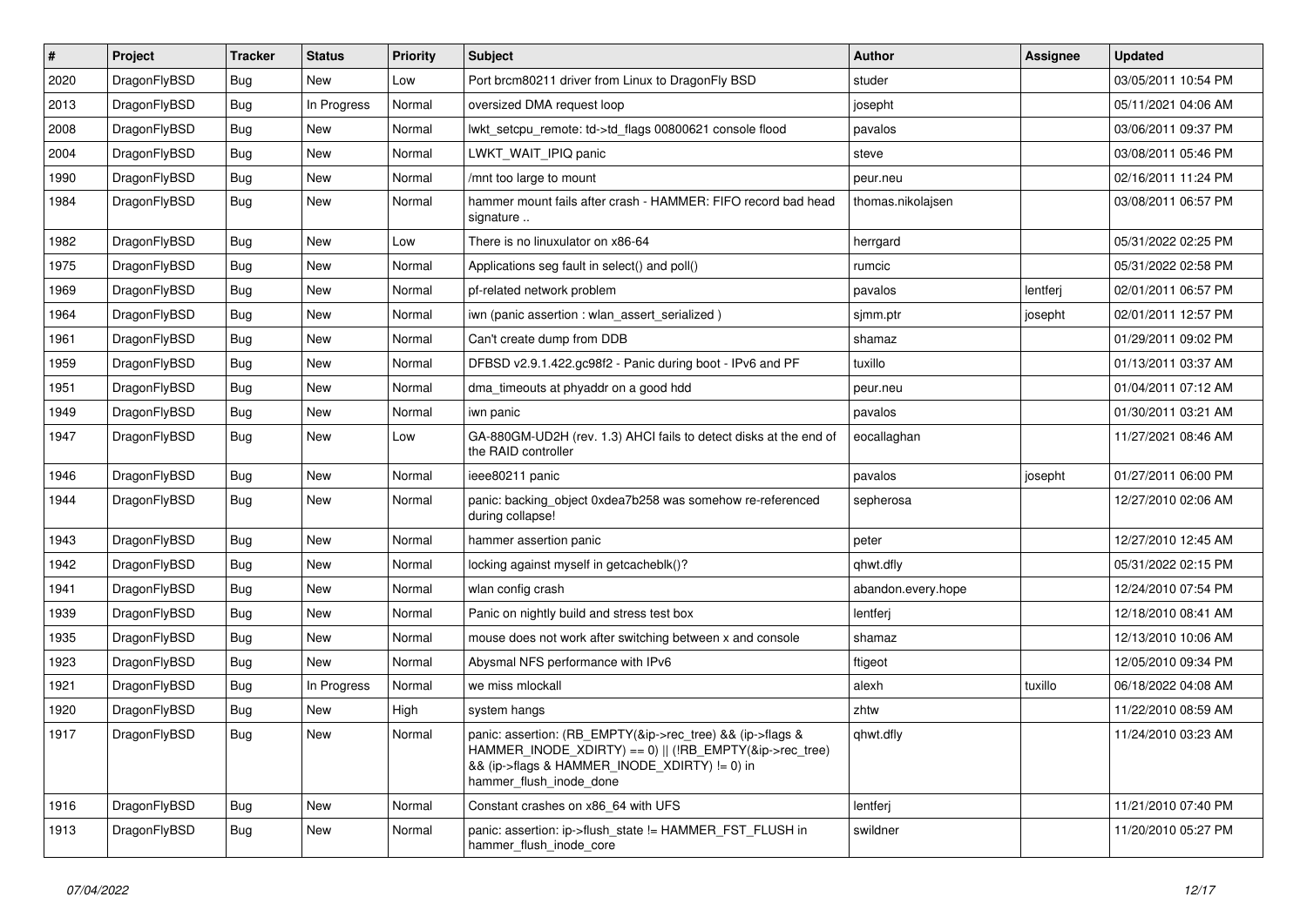| $\sharp$ | Project      | <b>Tracker</b> | <b>Status</b> | <b>Priority</b> | Subject                                                                                   | <b>Author</b>    | Assignee | <b>Updated</b>      |
|----------|--------------|----------------|---------------|-----------------|-------------------------------------------------------------------------------------------|------------------|----------|---------------------|
| 1907     | DragonFlyBSD | <b>Bug</b>     | <b>New</b>    | Normal          | Hammer crash in hammer_flusher_flush()                                                    | swildner         |          | 11/11/2010 05:07 AM |
| 1899     | DragonFlyBSD | <b>Bug</b>     | <b>New</b>    | Normal          | Keyboard doesn't work                                                                     | fransm           |          | 05/15/2022 03:32 PM |
| 1884     | DragonFlyBSD | <b>Bug</b>     | New           | Normal          | System completely freezes while listening music (devbuf: malloc<br>limit exceeded)        | shamaz           |          | 01/24/2011 05:00 PM |
| 1882     | DragonFlyBSD | <b>Bug</b>     | New           | Low             | Idea for handling new USB vendor/device codes                                             | bmk              |          | 10/20/2010 12:15 PM |
| 1877     | DragonFlyBSD | <b>Bug</b>     | New           | Normal          | Freeze during 1st hammer cleanup after new install                                        | elekktretterr    |          | 05/15/2022 11:43 AM |
| 1876     | DragonFlyBSD | Bug            | <b>New</b>    | Normal          | devfs in jail + logging out from console(ttyv1+) -> panic                                 | qhwt.dfly        | tuxillo  | 05/31/2022 03:24 PM |
| 1874     | DragonFlyBSD | <b>Bug</b>     | <b>New</b>    | Normal          | mpd listening on all IPs, accepting only on one                                           | rumcic           |          | 05/08/2011 01:01 PM |
| 1873     | DragonFlyBSD | <b>Bug</b>     | New           | Normal          | Panic upon usb mouse detach and reattaching                                               | rumcic           |          | 02/01/2011 09:53 AM |
| 1867     | DragonFlyBSD | Bug            | <b>New</b>    | Normal          | it(4) motherboard and fan problems                                                        | tuxillo          |          | 07/08/2011 10:48 AM |
| 1861     | DragonFlyBSD | <b>Bug</b>     | New           | Normal          | panic via kprintf (lockmgr called in a hard section)                                      | vsrinivas        |          | 10/11/2010 12:56 AM |
| 1860     | DragonFlyBSD | <b>Bug</b>     | Feedback      | Normal          | Panic while creating UFS fs on vn(4) for initrd                                           | matthias         |          | 02/29/2012 07:16 AM |
| 1850     | DragonFlyBSD | <b>Bug</b>     | New           | Normal          | volume-add on hammer root fs panic                                                        | Johannes.Hofmann |          | 04/18/2019 04:27 AM |
| 1836     | DragonFlyBSD | <b>Bug</b>     | New           | Normal          | Incorrect TCP checksum show up in tcpdump                                                 | robgar1          |          | 05/15/2022 11:22 AM |
| 1831     | DragonFlyBSD | Bug            | Feedback      | High            | HAMMER "malloc limit exceeded" panic                                                      | eocallaghan      | dillon   | 06/04/2022 04:38 AM |
| 1826     | DragonFlyBSD | <b>Bug</b>     | New           | Normal          | panic during boot: assertion so->so_port  in tcp_input                                    | ftigeot          |          | 05/15/2022 11:05 AM |
| 1824     | DragonFlyBSD | <b>Bug</b>     | Feedback      | Normal          | kernel panic, x86, 2.7.3.859.ge5104                                                       | akirchhoff135014 |          | 03/10/2013 07:49 AM |
| 1819     | DragonFlyBSD | <b>Bug</b>     | In Progress   | Low             | truss - Major revamping task list                                                         | tuxillo          | tuxillo  | 11/27/2021 08:45 AM |
| 1818     | DragonFlyBSD | <b>Bug</b>     | New           | Normal          | panic: Bad tailg NEXT (kqueue issue ?)                                                    | ftigeot          |          | 05/15/2022 11:40 AM |
| 1786     | DragonFlyBSD | Bug            | New           | Normal          | Calling NULL function pointer initiates panic loop                                        | sjg              |          | 10/11/2010 05:28 PM |
| 1774     | DragonFlyBSD | <b>Bug</b>     | <b>New</b>    | Normal          | New IP header cleanup branch available for testing                                        | dillon           |          | 05/15/2022 10:59 AM |
| 1769     | DragonFlyBSD | <b>Bug</b>     | New           | Normal          | panic: assertion: _tp->tt_msg->tt_cpuid == mycpuid in<br>tcp_callout_active               | pavalos          | sjg      | 05/15/2022 11:07 AM |
| 1749     | DragonFlyBSD | <b>Bug</b>     | In Progress   | Normal          | HAMMER fsstress panic in hammer_flush_inode_core<br>'ip->flush_state != HAMMER_FST_FLUSH' | vsrinivas        |          | 05/11/2021 04:06 AM |
| 1745     | DragonFlyBSD | <b>Bug</b>     | Feedback      | Normal          | kmalloc panic                                                                             | josepht          |          | 05/11/2021 04:05 AM |
| 1744     | DragonFlyBSD | <b>Bug</b>     | In Progress   | Normal          | HAMMER fsstress panic in hammer_setup_child_callback                                      | vsrinivas        |          | 05/11/2021 04:05 AM |
| 1727     | DragonFlyBSD | Bug            | Feedback      | Normal          | CD boot panic (2.6.1) (usb?)                                                              | kiril            |          | 05/15/2022 05:10 AM |
| 1718     | DragonFlyBSD | Bug            | Feedback      | Normal          | IDE disk drive not detected by x86 64 2.6.1 Live CD                                       | bcox             |          | 11/27/2021 08:25 AM |
| 1717     | DragonFlyBSD | Bug            | Feedback      | Normal          | HAMMER panic in hammer cursor down()                                                      | josepht1         |          | 05/11/2021 04:05 AM |
| 1714     | DragonFlyBSD | Bug            | New           | Low             | hwpmc                                                                                     | alexh            | swildner | 08/18/2012 02:03 PM |
| 1700     | DragonFlyBSD | Submit         | In Progress   | Normal          | skip boot2 menu on <enter></enter>                                                        | Johannes.Hofmann | tuxillo  | 05/15/2022 08:35 AM |
| 1695     | DragonFlyBSD | Bug            | New           | Normal          | NFS-related system breakdown                                                              | Anonymous        |          | 04/10/2014 12:35 AM |
| 1672     | DragonFlyBSD | <b>Bug</b>     | Feedback      | Normal          | panic (trap 12) around btree_search() in 2.4.1-RELEASE                                    | floid            |          | 01/19/2015 03:36 AM |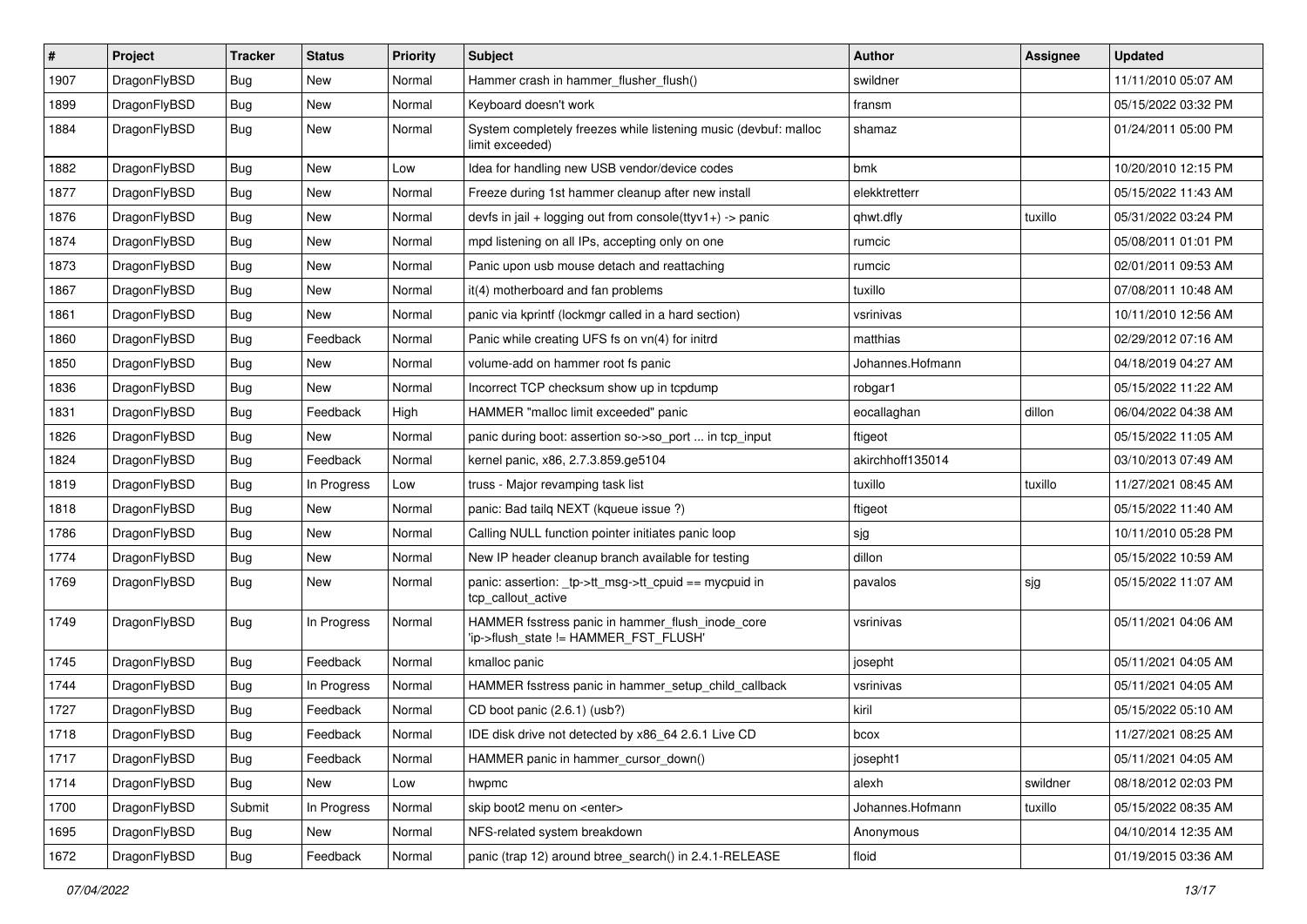| ∦    | Project      | <b>Tracker</b> | <b>Status</b> | <b>Priority</b> | <b>Subject</b>                                                                                  | <b>Author</b>  | Assignee | <b>Updated</b>      |
|------|--------------|----------------|---------------|-----------------|-------------------------------------------------------------------------------------------------|----------------|----------|---------------------|
| 1669 | DragonFlyBSD | <b>Bug</b>     | In Progress   | Normal          | Drive wont open using button                                                                    | elekktretterr  |          | 02/29/2012 12:05 PM |
| 1668 | DragonFlyBSD | <b>Bug</b>     | Feedback      | Normal          | Power button not working                                                                        | elekktretterr  |          | 03/10/2013 06:22 AM |
| 1661 | DragonFlyBSD | <b>Bug</b>     | In Progress   | Normal          | panic on password entry mount smb filesystem                                                    | vsrinivas      |          | 11/27/2021 08:29 AM |
| 1634 | DragonFlyBSD | <b>Bug</b>     | New           | Normal          | panic: spin lock: 0xe4ad1320, indefinitive wait!                                                | elekktretterr  |          | 01/19/2015 03:21 AM |
| 1618 | DragonFlyBSD | <b>Bug</b>     | Feedback      | Normal          | collision for 'struct pmap' when using RPC and <sys user.h=""></sys>                            | carenas        |          | 05/11/2021 04:05 AM |
| 1613 | DragonFlyBSD | <b>Bug</b>     | Feedback      | Normal          | USB Keyboard not working on master                                                              | elekktretterr  |          | 05/11/2021 04:05 AM |
| 1594 | DragonFlyBSD | <b>Bug</b>     | <b>New</b>    | Normal          | Kernel panic during boot from Live CD on Dell E6400                                             | bodie          |          | 05/11/2021 03:54 AM |
| 1593 | DragonFlyBSD | <b>Bug</b>     | Feedback      | Normal          | panic: assertion: ccb == ap->ap_err_ccb in ahci_put_err_ccb                                     | ftigeot        | ftigeot  | 05/15/2022 05:09 AM |
| 1592 | DragonFlyBSD | <b>Bug</b>     | Feedback      | Normal          | AcpiOSUnmapMemory: Warning, deallocation did not track<br>allocation.                           | eocallaghan    |          | 06/02/2014 07:45 AM |
| 1591 | DragonFlyBSD | <b>Bug</b>     | Feedback      | Normal          | Lenovo X301 hangs with AHCI Driver CMD TIMEOUT<br>STS=d0 <bsy></bsy>                            | eocallaghan    |          | 05/11/2021 04:05 AM |
| 1587 | DragonFlyBSD | <b>Bug</b>     | Feedback      | Normal          | can't gdb across fork                                                                           | corecode       | tuxillo  | 05/11/2021 03:54 AM |
| 1584 | DragonFlyBSD | Bug            | In Progress   | Normal          | can't use ssh from jail: debug1: read_passphrase: can't open<br>/dev/tty: Device busy           | corecode       | tuxillo  | 05/11/2021 03:53 AM |
| 1583 | DragonFlyBSD | Bug            | In Progress   | Normal          | panic: assertion: cursor->trans->sync_lock_refs > 0 in<br>hammer_recover_cursor                 | corecode       | tuxillo  | 05/11/2021 03:53 AM |
| 1580 | DragonFlyBSD | Bug            | Feedback      | Normal          | Panic (Fatal trap 12: page fault while in kernel mode) while playing<br>with pf and netif names | rumcic         |          | 12/21/2018 01:21 AM |
| 1579 | DragonFlyBSD | Bug            | Feedback      | Normal          | dfly 2.4.1 does not like HP DL360G4p and Smart Array 6400 with<br><b>MSA20</b>                  | tomaz.borstnar | tuxillo  | 06/02/2014 02:44 PM |
| 1577 | DragonFlyBSD | Bug            | Feedback      | Normal          | panic: assertion: leaf->base.obj_id == ip->obj_id in<br>hammer_ip_delete_range                  | qhwt+dfly      |          | 05/11/2021 04:01 AM |
| 1563 | DragonFlyBSD | <b>Bug</b>     | Feedback      | Normal          | reset(1) doesn't reset terminal to the defaults                                                 | hasso          |          | 03/10/2013 04:17 AM |
| 1560 | DragonFlyBSD | <b>Bug</b>     | Feedback      | Normal          | Unable to modify partition table on ThinkPad T61p during install                                | rehsack        |          | 01/15/2015 08:57 AM |
| 1559 | DragonFlyBSD | <b>Bug</b>     | <b>New</b>    | Normal          | kernel trap                                                                                     | phma           |          | 11/27/2021 08:43 AM |
| 1556 | DragonFlyBSD | <b>Bug</b>     | New           | Normal          | many processes stuck in "hmrrcm", system unusable                                               | corecode       | tuxillo  | 05/11/2021 03:52 AM |
| 1547 | DragonFlyBSD | <b>Bug</b>     | In Progress   | Normal          | disklabel64 automatic sizing                                                                    | corecode       | tuxillo  | 05/11/2021 03:52 AM |
| 1538 | DragonFlyBSD | <b>Bug</b>     | <b>New</b>    | Low             | mountroot should probe file systems                                                             | corecode       | alexh    | 11/24/2010 06:35 PM |
| 1532 | DragonFlyBSD | <b>Bug</b>     | New           | Low             | jemalloc doesn't work on DragonFly                                                              | hasso          | sjg      | 08/02/2011 01:14 AM |
| 1528 | DragonFlyBSD | Bug            | In Progress   | Normal          | ktrace does not show proper return values for pipe(2)                                           | corecode       | tuxillo  | 05/11/2021 03:52 AM |
| 1525 | DragonFlyBSD | <b>Bug</b>     | New           | Normal          | boehm-gc problems                                                                               | hasso          |          | 10/13/2012 07:13 PM |
| 1521 | DragonFlyBSD | <b>Bug</b>     | Feedback      | Normal          | amd64 2.4 livecd won't mount root at boot                                                       | bolapara       |          | 01/28/2018 03:45 AM |
| 1502 | DragonFlyBSD | <b>Bug</b>     | In Progress   | Normal          | Lock while deleting files from nohistory HAMMER directories                                     | hasso          |          | 03/10/2013 04:28 AM |
| 1489 | DragonFlyBSD | <b>Bug</b>     | Feedback      | Normal          | panic: ufs_dirbad: bad dir                                                                      | rumcic         |          | 03/10/2013 04:34 AM |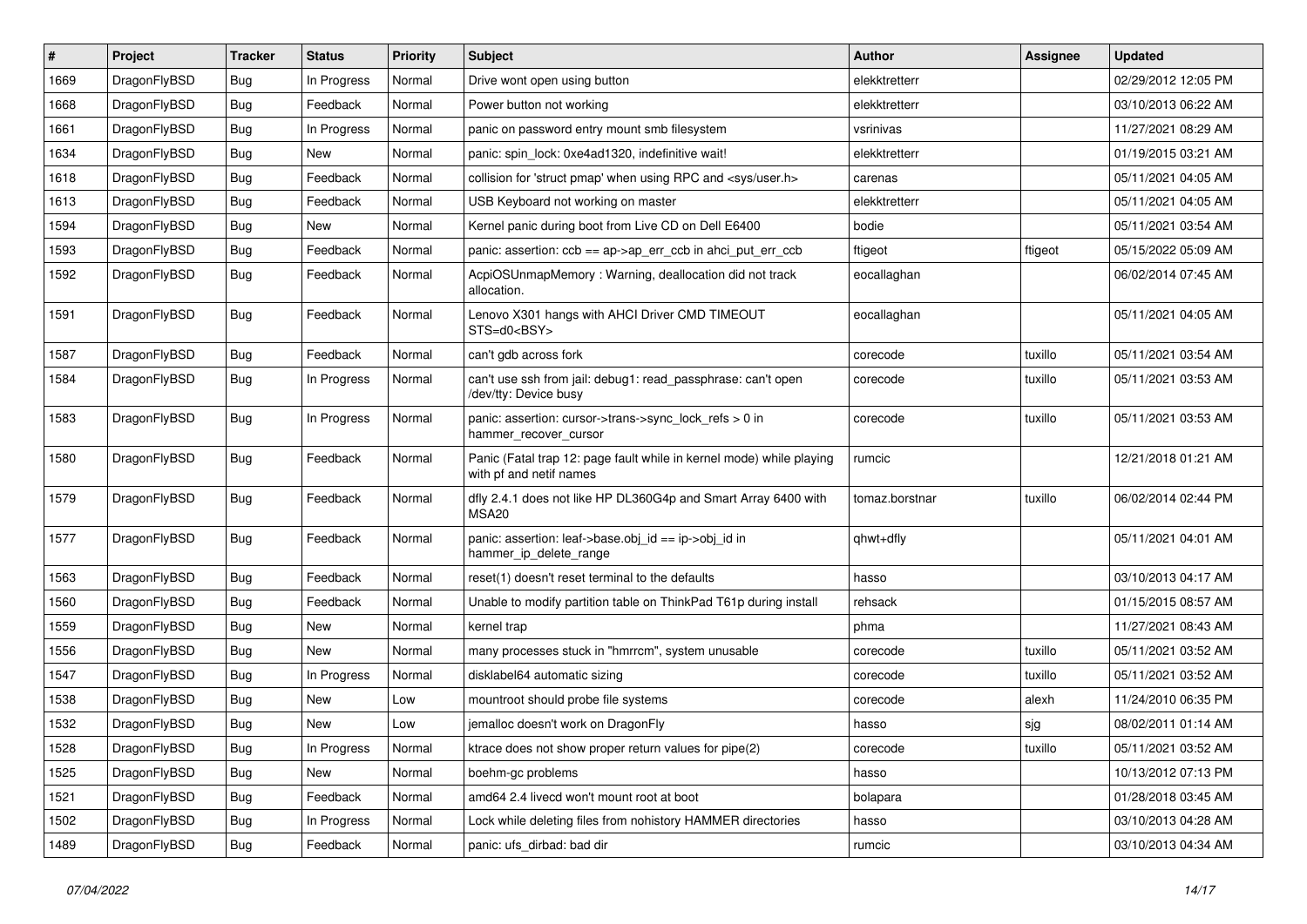| $\pmb{\#}$ | Project      | <b>Tracker</b> | <b>Status</b> | <b>Priority</b> | Subject                                                                                                                                                   | <b>Author</b> | <b>Assignee</b> | <b>Updated</b>      |
|------------|--------------|----------------|---------------|-----------------|-----------------------------------------------------------------------------------------------------------------------------------------------------------|---------------|-----------------|---------------------|
| 1486       | DragonFlyBSD | <b>Bug</b>     | Feedback      | Normal          | Interrupt storm related to SATA DVD device                                                                                                                | hasso         |                 | 05/11/2021 04:01 AM |
| 1481       | DragonFlyBSD | <b>Bug</b>     | Feedback      | Normal          | panic: assertion: kva_p(buf) in soopt_from_kbuf (after ipfw pipe<br>show, 2.2.1-R)                                                                        | combiner      |                 | 05/11/2021 04:01 AM |
| 1475       | DragonFlyBSD | Bug            | In Progress   | Normal          | kernel blocks with low memory and syscons setting a high res mode<br>/ scrollback                                                                         | corecode      | tuxillo         | 05/11/2021 03:52 AM |
| 1474       | DragonFlyBSD | <b>Bug</b>     | New           | Normal          | ithread 1 unexpectedly rescheduled                                                                                                                        | corecode      | tuxillo         | 05/11/2021 03:52 AM |
| 1469       | DragonFlyBSD | Bug            | In Progress   | Normal          | Hammer history security concern                                                                                                                           | corecode      | tuxillo         | 05/11/2021 03:52 AM |
| 1463       | DragonFlyBSD | <b>Bug</b>     | New           | Normal          | Mountroot before drives are initialized                                                                                                                   | elekktretterr |                 | 12/07/2010 01:30 PM |
| 1456       | DragonFlyBSD | Bug            | Feedback      | Normal          | Microsoft wireless desktop problems                                                                                                                       | elekktretterr |                 | 01/15/2015 08:34 AM |
| 1454       | DragonFlyBSD | <b>Bug</b>     | Feedback      | Normal          | Unable to boot from external USB DVD drive                                                                                                                | elekktretterr |                 | 05/11/2021 04:01 AM |
| 1448       | DragonFlyBSD | <b>Bug</b>     | Feedback      | Normal          | panic: assertion: _tp->tt_msg->tt_cpuid == mycpuid in<br>tcp_callout_active tcp_output tcp_usr_send netmsg_pru_send<br>netmsg_service tcpmsg_service_loop | dillon        |                 | 05/11/2021 04:00 AM |
| 1442       | DragonFlyBSD | Bug            | <b>New</b>    | Normal          | blocking SIGSEGV and triggering a segment violation produces an<br>all CPU consuming process                                                              | corecode      | tuxillo         | 05/11/2021 03:52 AM |
| 1440       | DragonFlyBSD | <b>Bug</b>     | <b>New</b>    | Normal          | ptrace/gdb doesn't work after process blocks SIGTRAP                                                                                                      | corecode      | tuxillo         | 05/11/2021 03:52 AM |
| 1430       | DragonFlyBSD | <b>Bug</b>     | New           | Normal          | Buggy w(1)?                                                                                                                                               | hasso         | alexh           | 11/24/2010 08:09 AM |
| 1429       | DragonFlyBSD | <b>Bug</b>     | Feedback      | Normal          | vkernel bug - "mfree: m->m_nextpkt != NULL"                                                                                                               | dillon        |                 | 05/11/2021 04:00 AM |
| 1428       | DragonFlyBSD | <b>Bug</b>     | Feedback      | Low             | POSIX.1e implementation is too old                                                                                                                        | hasso         | tuxillo         | 05/11/2021 04:00 AM |
| 1411       | DragonFlyBSD | Bug            | Feedback      | Normal          | Burning doesn't work with ahci(4)                                                                                                                         | hasso         | dillon          | 05/11/2021 04:00 AM |
| 1398       | DragonFlyBSD | Submit         | In Progress   | Normal          | hdestroy(3) restricts hash key to point to malloc'ed space                                                                                                | Anonymous     |                 | 08/20/2021 04:06 PM |
| 1397       | DragonFlyBSD | <b>Bug</b>     | Feedback      | Normal          | jobs -I output inconsistency when called from script                                                                                                      | Anonymous     | tuxillo         | 05/15/2022 05:07 AM |
| 1390       | DragonFlyBSD | Bug            | In Progress   | Normal          | Use id_t type for {get,set}priority()                                                                                                                     | Anonymous     | tuxillo         | 07/05/2019 02:18 AM |
| 1387       | DragonFlyBSD | <b>Bug</b>     | Feedback      | Normal          | zero-size malloc and ps: kvm getprocs: Bad address                                                                                                        | qhwt+dfly     |                 | 05/11/2021 04:00 AM |
| 1368       | DragonFlyBSD | <b>Bug</b>     | In Progress   | Normal          | suspend signal race?                                                                                                                                      | qhwt+dfly     |                 | 05/11/2021 03:51 AM |
| 1336       | DragonFlyBSD | <b>Bug</b>     | In Progress   | Normal          | Still looking for reports of missed directory entries w/ HAMMER                                                                                           | dillon        |                 | 05/11/2021 04:00 AM |
| 1332       | DragonFlyBSD | Bug            | Feedback      | Normal          | DFBSD 2.2 - Booting usbcdrom/usbsticks on thinkpad hangs on<br>"BTX Halted"                                                                               | tuxillo       |                 | 05/11/2021 04:00 AM |
| 1330       | DragonFlyBSD | <b>Bug</b>     | Feedback      | Normal          | Hammer, usb disk, SYNCHRONIZE CACHE failure                                                                                                               | josepht       |                 | 06/02/2014 04:56 AM |
| 1313       | DragonFlyBSD | <b>Bug</b>     | New           | Low             | Signal code in kernel needs major overhaul (signal queues,<br>si_code, si_addr)                                                                           | hasso         |                 | 05/11/2021 04:00 AM |
| 1307       | DragonFlyBSD | <b>Bug</b>     | In Progress   | Normal          | hammer tid -2 shows unexpected result                                                                                                                     | corecode      |                 | 10/18/2016 05:29 PM |
| 1302       | DragonFlyBSD | Bug            | In Progress   | Normal          | Checkpoint regression?                                                                                                                                    | sjg           | sjg             | 07/10/2013 05:22 PM |
| 1293       | DragonFlyBSD | Bug            | New           | Normal          | 2.2.1-REL Installer Request                                                                                                                               | mk            | tuxillo         | 05/11/2021 04:00 AM |
| 1287       | DragonFlyBSD | <b>Bug</b>     | Feedback      | Normal          | altq configuration doesn't work                                                                                                                           | corecode      | tuxillo         | 05/11/2021 03:51 AM |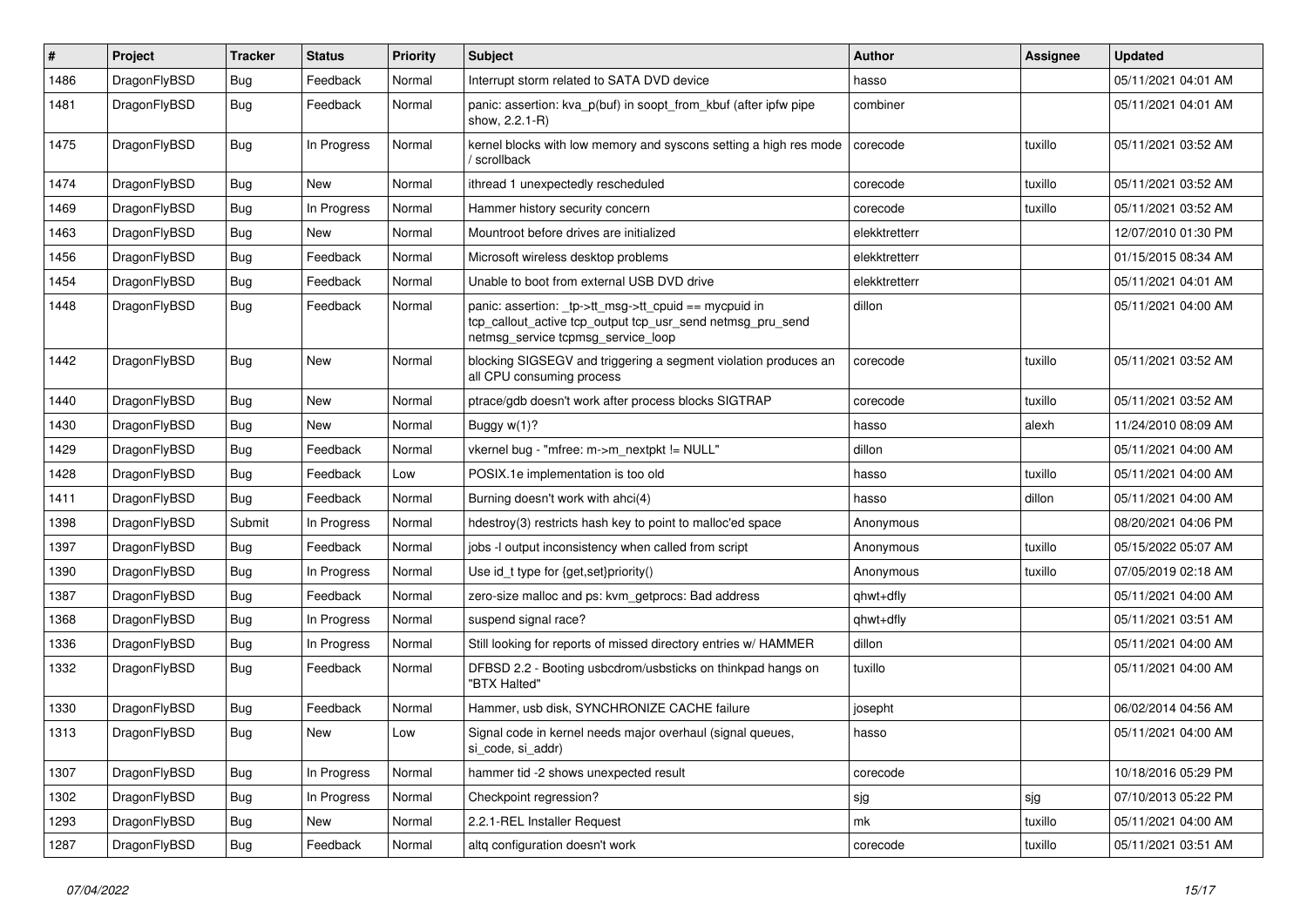| $\sharp$ | Project      | <b>Tracker</b> | <b>Status</b> | <b>Priority</b> | <b>Subject</b>                                                   | <b>Author</b>      | <b>Assignee</b> | <b>Updated</b>      |
|----------|--------------|----------------|---------------|-----------------|------------------------------------------------------------------|--------------------|-----------------|---------------------|
| 1282     | DragonFlyBSD | Bug            | Feedback      | Normal          | panic (trap 12) when booting SMP kernel on Atom 330 (dual core)  | tomaz.borstnar     |                 | 05/11/2021 04:00 AM |
| 1250     | DragonFlyBSD | <b>Bug</b>     | Feedback      | Normal          | Panic upon plugging an USB flash drive into the machine          | rumcic             |                 | 03/10/2013 05:17 AM |
| 1249     | DragonFlyBSD | <b>Bug</b>     | Feedback      | Normal          | panic: ffs_vfree: freeing free inode                             | rumcic             |                 | 03/10/2013 05:13 AM |
| 1246     | DragonFlyBSD | <b>Bug</b>     | New           | Normal          | bad resolution (monitor desync) with livedvd                     | Przem0l            |                 | 02/18/2014 06:29 AM |
| 1218     | DragonFlyBSD | <b>Bug</b>     | In Progress   | Normal          | panic: assertion: error == 0 in hammer_start_transaction         | rumcic             |                 | 05/11/2021 04:00 AM |
| 1198     | DragonFlyBSD | <b>Bug</b>     | New           | High            | DDB loops panic in db_read_bytes                                 | corecode           | tuxillo         | 05/11/2021 03:51 AM |
| 1194     | DragonFlyBSD | <b>Bug</b>     | New           | Normal          | SCSI errors while trying to copy photos from my camera           | elekktretterr      |                 | 01/14/2015 04:39 PM |
| 1193     | DragonFlyBSD | <b>Bug</b>     | <b>New</b>    | Normal          | kernel doesn't recognize cdrom drive                             | nonsolosoft        |                 | 01/25/2014 09:11 PM |
| 1192     | DragonFlyBSD | Submit         | <b>New</b>    | Normal          | KKASSERTs in sys/kern/uipc_{msg,socket}.c are too strict         | rumcic             |                 | 05/11/2021 04:07 AM |
| 1185     | DragonFlyBSD | Bug            | <b>New</b>    | High            | need a tool to merge changes into /etc                           | wa1ter             |                 | 02/18/2014 06:02 AM |
| 1181     | DragonFlyBSD | <b>Bug</b>     | In Progress   | Normal          | ACX111 panic                                                     | elekktretterr      |                 | 05/11/2021 04:00 AM |
| 1148     | DragonFlyBSD | <b>Bug</b>     | In Progress   | Low             | BCM4311 wireless network adapter detected but not functional     | archimedes.gaviola |                 | 05/11/2021 04:00 AM |
| 1144     | DragonFlyBSD | Bug            | Feedback      | Normal          | Incorrect clock under KVM                                        | msylvan            |                 | 03/09/2013 01:17 PM |
| 1127     | DragonFlyBSD | <b>Bug</b>     | Feedback      | Low             | cdrom drive not detected                                         | tgr                | corecode        | 01/15/2015 08:55 AM |
| 1101     | DragonFlyBSD | Bug            | Feedback      | Normal          | ohci related panic                                               | polachok           |                 | 05/11/2021 04:00 AM |
| 1030     | DragonFlyBSD | <b>Bug</b>     | In Progress   | Normal          | msdosfs umount panic                                             | corecode           | tuxillo         | 05/11/2021 03:51 AM |
| 998      | DragonFlyBSD | <b>Bug</b>     | In Progress   | Normal          | Unconfiguring a vn while it is mounted                           | rumcic             | tuxillo         | 05/11/2021 04:00 AM |
| 989      | DragonFlyBSD | <b>Bug</b>     | <b>New</b>    | Normal          | installer/fdisk trouble with wrapped values                      | Discodestroyer     |                 | 02/18/2014 06:27 AM |
| 979      | DragonFlyBSD | <b>Bug</b>     | Feedback      | Normal          | Failure-prone USB mass storage (SB600? msdosfs? CAM?)            | floid              |                 | 01/15/2015 08:38 AM |
| 911      | DragonFlyBSD | <b>Bug</b>     | Feedback      | Normal          | kldload/kernel linker can exceed malloc reserve and panic system | corecode           | tuxillo         | 05/11/2021 03:51 AM |
| 901      | DragonFlyBSD | Bug            | Feedback      | Normal          | route show needs to get data from all cpus                       | corecode           | tuxillo         | 05/11/2021 03:50 AM |
| 884      | DragonFlyBSD | <b>Bug</b>     | In Progress   | High            | Performance/memory problems under filesystem IO load             | hasso              |                 | 05/11/2021 03:50 AM |
| 847      | DragonFlyBSD | <b>Bug</b>     | Feedback      | Normal          | processes getting stuck on mount point                           | corecode           | tuxillo         | 05/11/2021 03:50 AM |
| 846      | DragonFlyBSD | <b>Bug</b>     | Feedback      | Normal          | USB bugs:usb mouse can't used!                                   | frankning          |                 | 01/15/2015 08:36 AM |
| 806      | DragonFlyBSD | <b>Bug</b>     | Feedback      | Normal          | boot error on MacBook                                            | tralamazza         |                 | 06/04/2022 05:28 AM |
| 781      | DragonFlyBSD | Bug            | In Progress   | Normal          | fdisk uses wrong geometry on usb flash drives                    | corecode           | tuxillo         | 05/11/2021 03:50 AM |
| 742      | DragonFlyBSD | <b>Bug</b>     | In Progress   | Normal          | umount problems with multiple mounts                             | corecode           | tuxillo         | 06/25/2022 04:02 AM |
| 731      | DragonFlyBSD | <b>Bug</b>     | New           | Normal          | system freeze on "slice too large"                               | corecode           | tuxillo         | 06/25/2022 04:01 AM |
| 725      | DragonFlyBSD | Bug            | In Progress   | Low             | 'make distribution' fails w/'ro' /usr/obj                        | c.turner           |                 | 03/09/2013 01:01 PM |
| 679      | DragonFlyBSD | <b>Bug</b>     | New           | Low             | Netgraph backward compatibility for old *LEN constants           | nant               | nant            | 02/18/2014 05:45 AM |
| 604      | DragonFlyBSD | <b>Bug</b>     | In Progress   | Normal          | 1.8.1-RELEASE - clock runs fast on mainboard ASUS P5A-B          | yeti               |                 | 05/11/2021 03:55 AM |
| 600      | DragonFlyBSD | <b>Bug</b>     | New           | Low             | /sys/libkern/karc4random                                         | robin_carey5       | profmakx        | 01/19/2015 03:07 AM |
| 599      | DragonFlyBSD | Bug            | New           | Urgent          | 1.9.0 reproducable panic                                         | pavalos            |                 | 12/22/2010 01:08 AM |